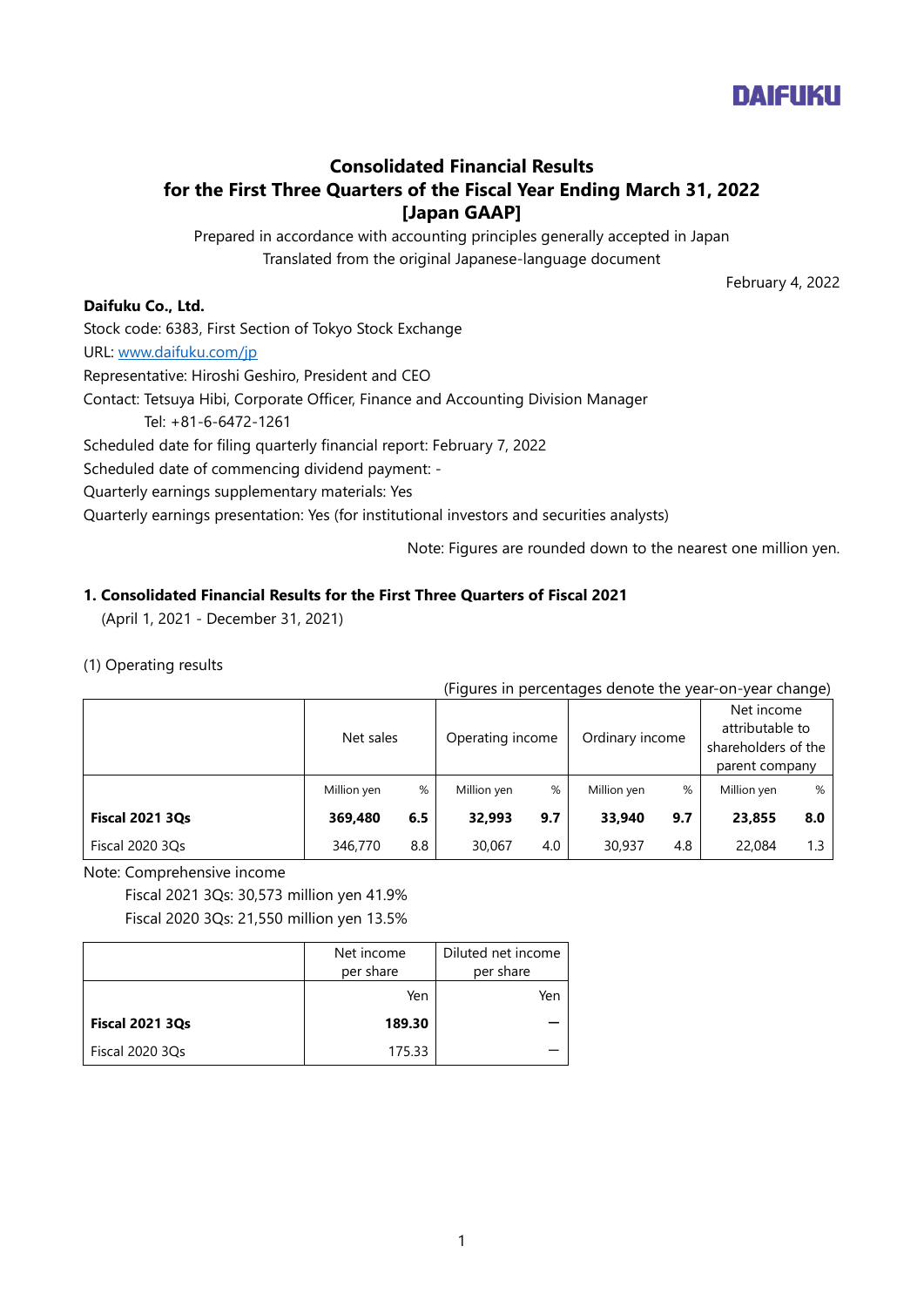# (2) Financial position

|                       | Total assets | Net assets  | Equity ratio |
|-----------------------|--------------|-------------|--------------|
|                       | Million yen  | Million yen | %            |
| <b>Fiscal 2021 Q3</b> | 475,413      | 281,889     | 58.1         |
| Fiscal 2020           | 445,456      | 262,012     | 57.7         |

Reference: Shareholders' equity

Fiscal 2021 Q3: 276,438 million yen

Fiscal 2020: 257,060 million yen

# **2. Dividends**

|                           |        |        | Dividend per share |        |        |
|---------------------------|--------|--------|--------------------|--------|--------|
|                           | Q1-end | Q2-end | Q3-end             | FY-end | Annual |
|                           | Yen    | Yen    | Yen                | Yen    | Yen    |
| Fiscal 2020               |        | 30.00  |                    | 50.00  | 80.00  |
| Fiscal 2021               |        | 35.00  |                    |        |        |
| Fiscal 2021<br>(forecast) |        |        |                    | 55.00  | 90.00  |

Note: Revisions to the latest dividend forecast: Yes

# **3. Consolidated Earnings Forecast for Fiscal 2021**

(April 1, 2021 - March 31, 2022)

(Figures in percentages denote the year-on-year change)

|           | Net sales   |     | Operating income |     | Ordinary income |     | Net income<br>attributable to<br>shareholders of the<br>parent company |     | Net income<br>per share |
|-----------|-------------|-----|------------------|-----|-----------------|-----|------------------------------------------------------------------------|-----|-------------------------|
|           | Million yen | %   | Million yen      | %   | Million yen     | %   | Million yen                                                            | %   | Yen                     |
| Full-year | 505,000     | 6.6 | 48,500           | 8.8 | 50,000          | 9.1 | 35,500                                                                 | 9.6 | 281.71                  |

Note: Revisions to the latest consolidated earnings forecast: Yes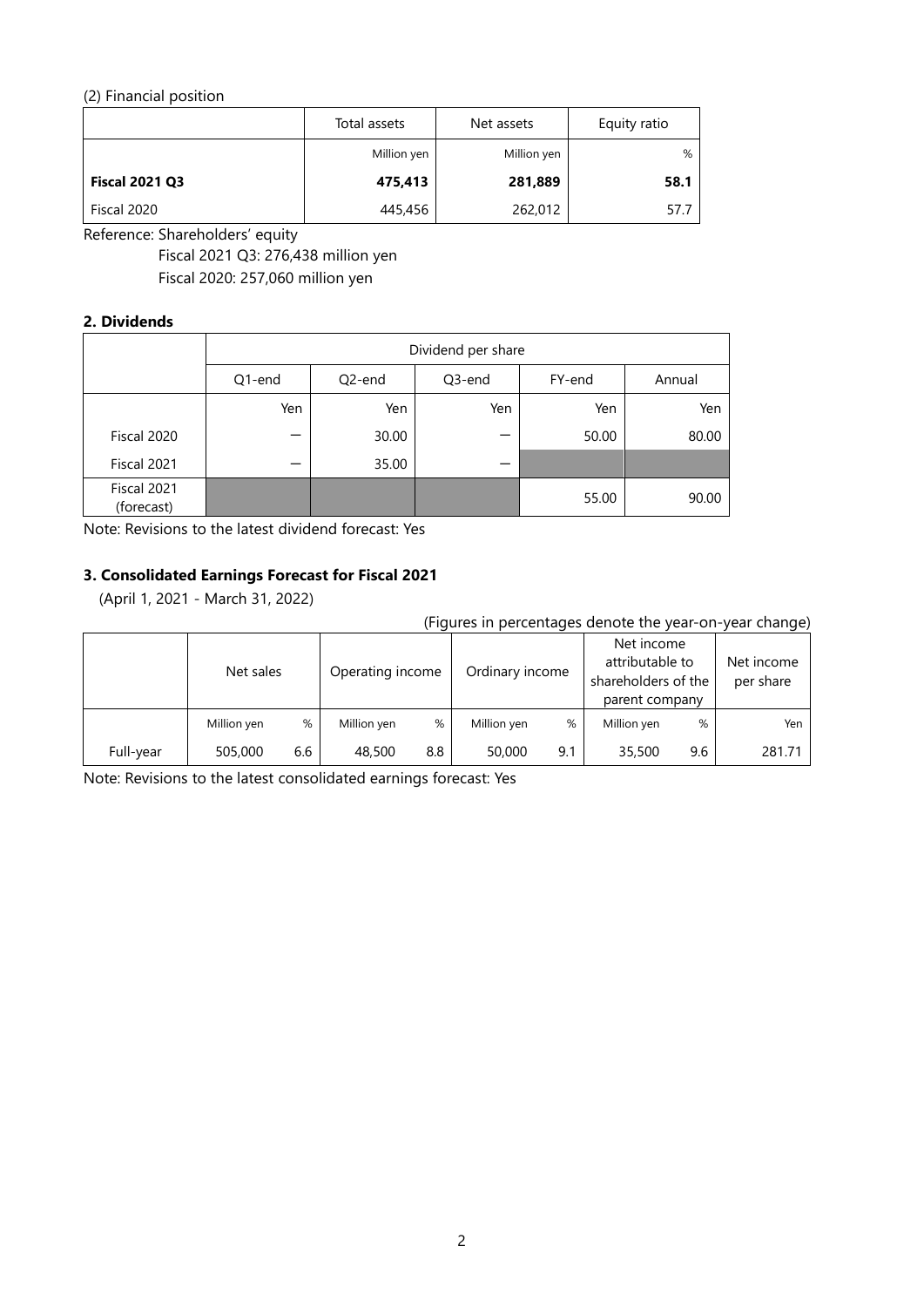# **Notes:**

- (1) Changes in significant subsidiaries that affected the scope of consolidation during the period: None
- (2) Adoption of specific accounting methods for preparing the quarterly consolidated financial statements: None
- (3) Changes in accounting policies, accounting estimates, and restatement
	- 1) Changes in accounting policies resulting from the revision of the accounting standards and other regulations: Yes
	- 2) Changes in accounting policies other than 1): None
	- 3) Changes in accounting estimates: None
	- 4) Restatement: None
- (4) Number of shares issued (Common stock)
	- 1) Number of shares issued including treasury stock at the end of the period

## **Fiscal 2021 Q3: 126,610,077 shares**

Fiscal 2020: 126,610,077 shares

2) Number of treasury stock at the end of the period

# **Fiscal 2021 Q3: 592,525 shares**

Fiscal 2020: 604,068 shares

3) Average number of shares during the period (cumulative from the beginning of the fiscal year)

# **Fiscal 2021 3Qs: 126,016,250 shares**

Fiscal 2020 3Qs: 125,955,508 shares

Note: The number of treasury stock at the end of the period includes shares owned by the Board Benefit Trust (BBT). The number of treasury stock at the end of the third quarter of the fiscal year ending March 31, 2022 includes 106,500 shares owned by the BBT. The number of treasury stock at the end of the fiscal year ended March 31, 2021 included 119,200 shares owned by the BBT.

These quarterly consolidated financial statements are not subject to audit through the certified public accountant or an auditing firm.

### **Disclaimer**

The consolidated earnings forecast contained in this document is based on information available to management at the present time and certain assumptions judged to be rational. As such, actual sales and income may differ from this forecast due to uncertain factors present in the forecast or future changes in business circumstances. For the earnings forecast, please see 1-(3) "Outlook for the fiscal year ending March 31, 2022."

Earnings supplementary materials are available at the **TDnet** and our website: [www.daifuku.com/ir.](https://www.daifuku.com/ir)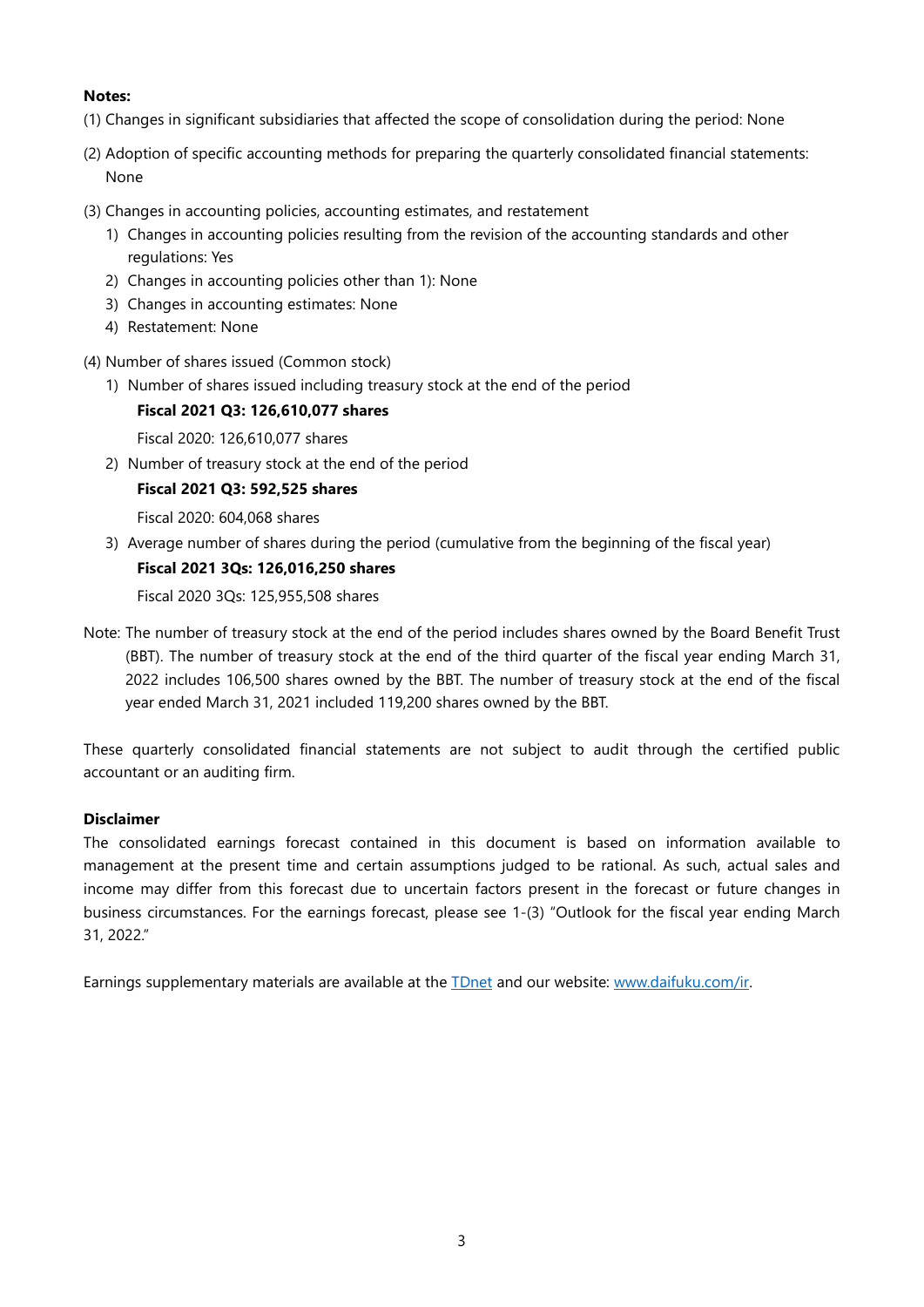# **Contents**

| 1. Qualitative Information Relating to Quarterly Consolidated Financial Results | 5  |
|---------------------------------------------------------------------------------|----|
| (1) Operating results                                                           | 5  |
| (2) Financial position                                                          | 8  |
| (3) Outlook for the fiscal year ending March 31, 2022                           | 9  |
| 2. Consolidated Financial Statements                                            | 10 |
| (1) Consolidated balance sheets                                                 | 10 |
| (2) Consolidated statements of income and comprehensive income                  | 12 |
| (3) Consolidated statements of cash flows                                       | 14 |
| (4) Notes on consolidated financial statements                                  | 16 |
| Notes on going concern assumption                                               | 16 |
| Notes for a material change in the amount of shareholder's equity               | 16 |
| <b>Changes in accounting policies</b>                                           | 16 |
| <b>Segment information</b>                                                      | 18 |
| <b>Revenue recognition</b>                                                      | 20 |
| 3. Other                                                                        | 22 |
| <b>Changes in officers</b>                                                      | 22 |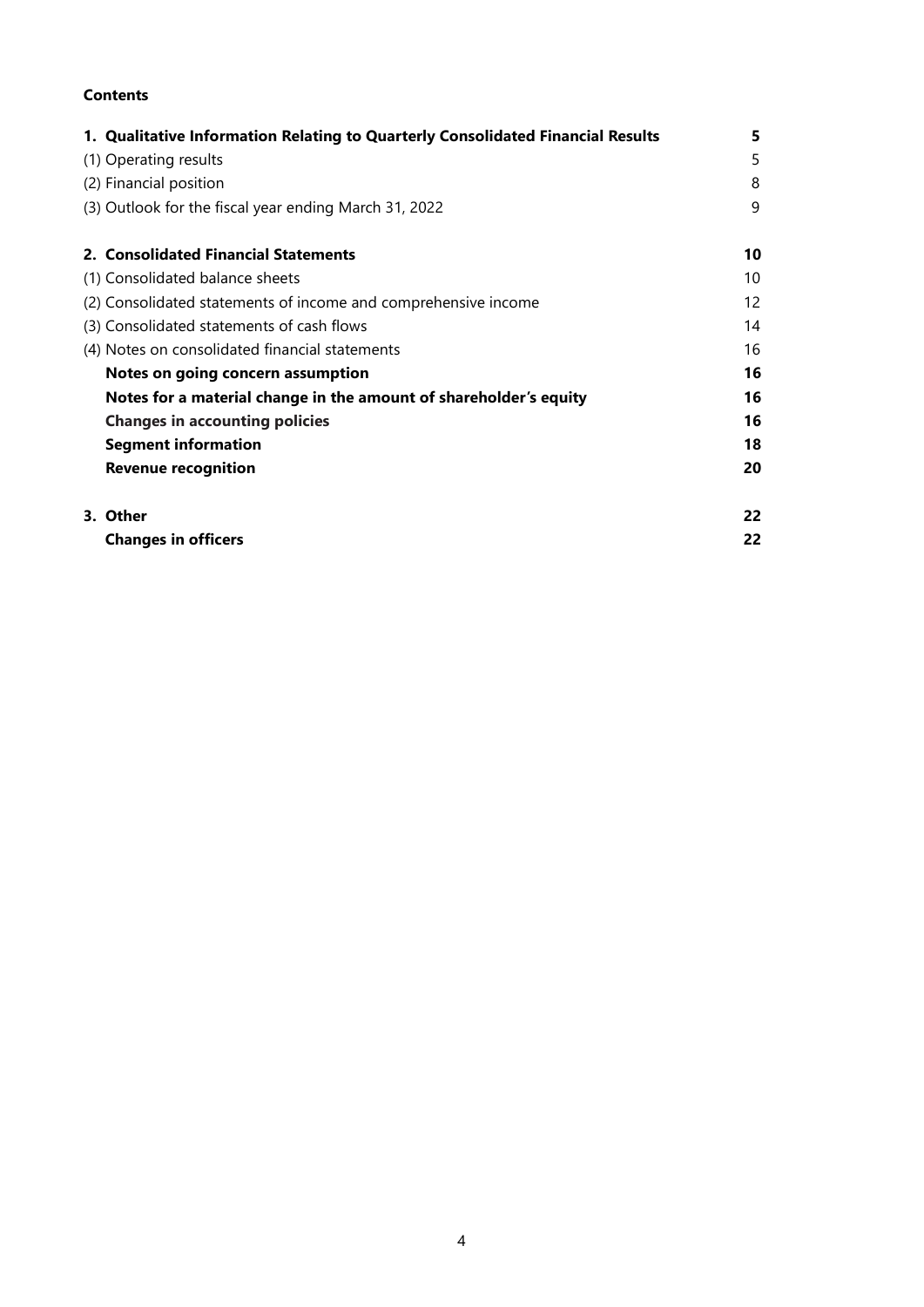### **1. Qualitative Information Relating to Quarterly Consolidated Financial Results**

### (1) Operating results

During the first three quarters of the fiscal year (from April 1 to December 31, 2021) under review, the global economy once again showed evidence of recovering from the economic impact of the COVID-19 pandemic, and some economies such as the United States and certain countries in Europe in particular saw sustained improvements. However, a new and more contagious COVID-19 variant has been identified, and the situation remains unpredictable.

In Japan, while economic activities began to normalize with progress in vaccinations, concern about a resurgence of infections with the new COVID-19 variant emerged, and the economic outlook remained uncertain. In addition, other risks have become apparent, such as soaring raw material costs, difficulty in procuring materials, and rising labor costs in some areas. In particular, a shortage of parts including semiconductors has raised concern that some aspects of production and installations might be delayed in the future.

Amid this economic and business environment, during the first three quarters, Daifuku saw a significant recovery in orders, particularly in Japan, from the same period of the previous fiscal year, when business negotiations were stagnant due to the impact of the pandemic. In particular, orders during the third quarter reached 174,171 million yen, a new record high for a three-month period. Sales surpassed the level of the year-ago period, underpinned by an extensive order backlog.

Specifically, the Group received orders of 441,439 million yen, up 30.3% from the same period the previous fiscal year, and recorded sales of 369,480 million yen, up 6.5%, achieving new record highs in orders and sales for the first three quarters for the fiscal year.

Income remained favorable in all systems, excluding automotive systems where additional costs were recorded, reflecting increased sales and a steadily improved operating margin.

Consequently, the Group posted operating income of 32,993 million yen, up 9.7% from the same period the previous fiscal year, and ordinary income of 33,940 million yen, up 9.7%. Net income attributable to shareholders of the parent company was 23,855 million yen, up 8.0%.

The average exchange rates used for transactions during the first three quarters of the fiscal year under review were 109.13 yen to the U.S. dollar (107.26 yen in the year-ago period), 16.87 yen to the Chinese yuan (15.31 yen), 0.0961 yen to the Korean won (0.0893 yen), etc. As a result of exchange rate fluctuations, orders increased in value by about 25.8 billion yen, sales by about 8.7 billion yen, and operating income by about 0.5 billion yen, respectively, compared with the year-ago period.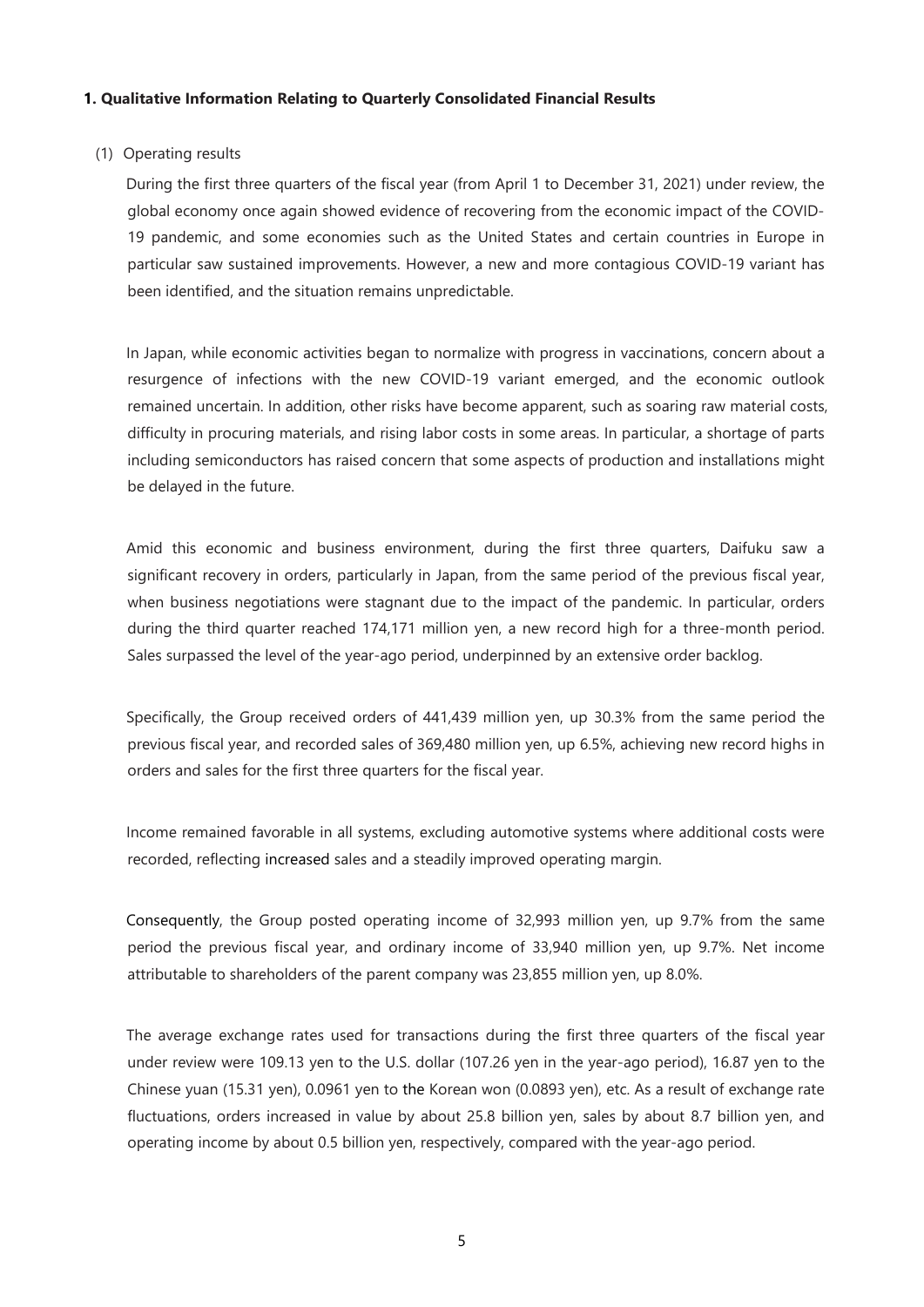#### **Results by reportable segment**

Results by reportable segment are described below. Orders from and sales to external customers are presented as segment orders and sales, and quarterly net income attributable to shareholders of the parent company is recorded as segment income.

For more details about reportable segments, please see the "Segment information" below.

Of the Group, Japanese companies such as Daifuku Co., Ltd. and Contec Co., Ltd. close their books on March 31, while most non-Japan subsidiaries have their fiscal year-end on December 31. The first three quarters show the period from April to December 2021 for the former and the period from January to September 2021 for the latter.

#### *Daifuku Co., Ltd.*

Orders increased significantly in intralogistics systems for manufacturers and distributors, cleanroom systems for the semiconductor and flat-panel display (FPD) sectors, and automotive systems. Sales were favorable, benefiting from an extensive order backlog.

Segment income rose, driven by increased sales of intralogistics systems and cleanroom systems.

As a result, the Company recorded orders of 199,838 million yen, up 51.4% from the same period the previous fiscal year, sales of 159,292 million yen, up 11.4%, and segment income of 14,636 million yen, up 14.2%.

#### *Contec Co., Ltd. and its subsidiaries*

In the Japanese market, sales remained firm, backed by a moderate recovery in capital investment by manufacturers and the continued strong performance in the semiconductor sector, offsetting the impact of material supply constraints, among other factors.

On the other hand, in the US market, sales declined from the previous year's results, although signs of recovery were seen in sales to the mainstay medical device sector and the airport security-related sector, which had been sluggish in the first half of the fiscal year under review.

Segment income increased, bolstered by cost reduction effects associated with structural reforms, although affected by rising parts prices.

As a result, Contec posted orders of 15,153 million yen, up 31.3% from the same period the previous fiscal year, sales of 11,334 million yen, down 7.5%, and segment income of 1,090 million yen, up 37.5%.

#### *Daifuku North America Holding Company and its subsidiaries*

In the United States, a resumption of economic activity is now fully underway. Orders were favorable in cleanroom systems for the semiconductor sector and automotive systems, and unchanged in intralogistics systems from the previous fiscal year when the performance was strong. In airport systems, orders fell short of the results of a year ago.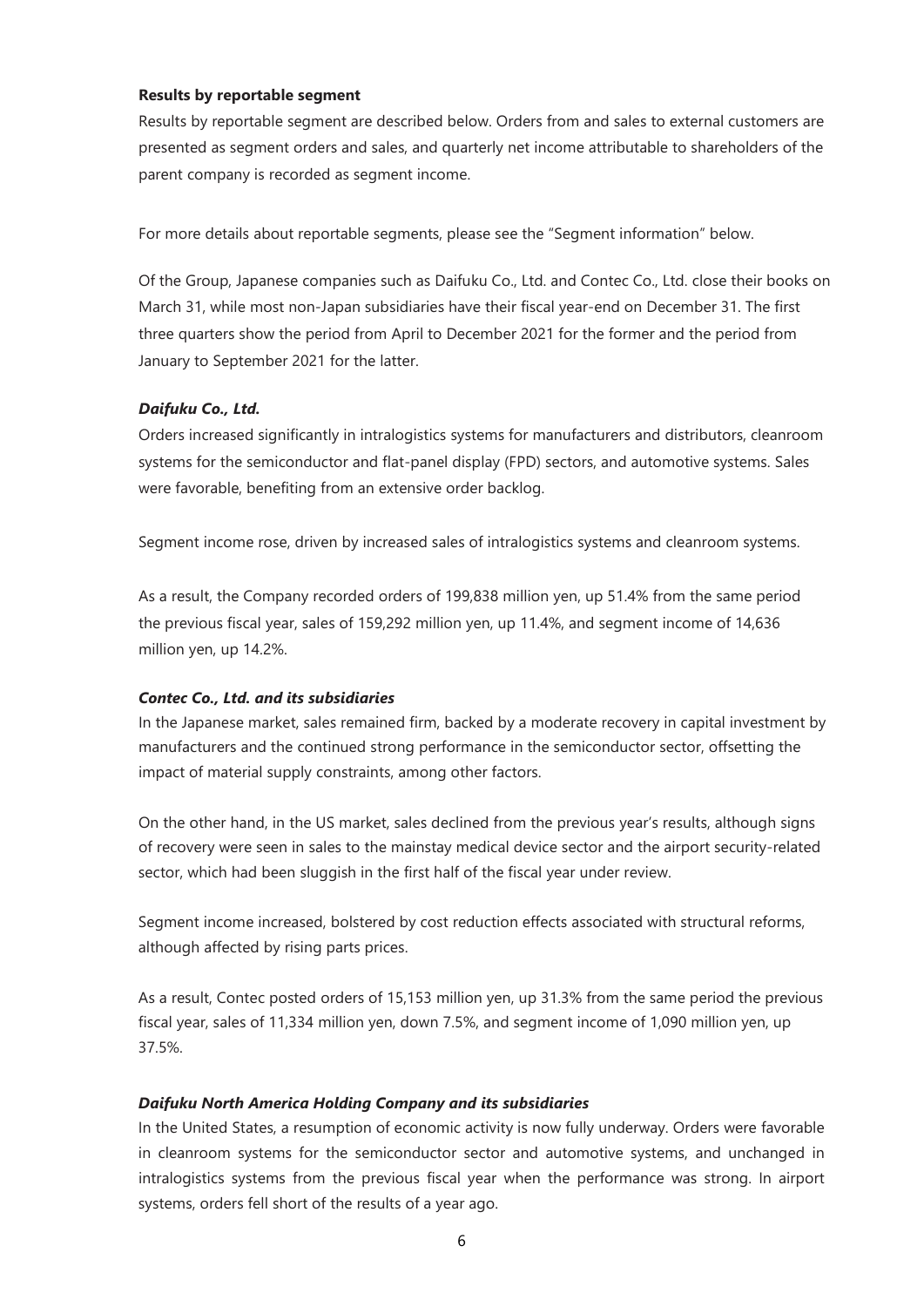Sales were strong in intralogistics systems and airport systems, and favorable in cleanroom systems for the semiconductor sector, even given a reactionary fall in automotive systems, which had benefited from sales for a large project during the previous fiscal year.

Segment income remained favorable, driven by increased profitability in intralogistics systems and airport systems, despite being affected by additional expenses such as labor costs posted in large projects of automotive systems.

As a result, Daifuku North America achieved orders of 100,017 million yen, up 1.3% from the same period the previous fiscal year, sales of 103,670 million yen, down 0.6%, and segment income of 4,777 million yen, up 12.3%.

#### *Clean Factomation, Inc.*

Although orders did not reach the figure of the same period the previous year when demand for semiconductors for data centers increased, sales were firm based on the order backlog.

As a result, Clean Factomation posted orders of 23,860 million yen, down 5.7% from the same period the previous fiscal year, sales of 22,498 million yen, up 4.4%. Segment income was 2,180 million yen, down 31.7%, reflecting certain projects with low profitability.

#### *Other*

The Group has a total of 72 consolidated subsidiaries worldwide. The Other segment includes all consolidated subsidiaries excluding the aforementioned Contec and its subsidiaries, Daifuku North America and its subsidiaries, and Clean Factomation. These companies primarily manufacture and sell material handling systems and equipment, and car wash machines. The status of major subsidiaries is as follows.

#### **Japan subsidiaries**

Daifuku Plusmore Co., Ltd. sells car wash machines for service stations and car dealerships, and large vehicle wash machines for trucks and buses. Sales of units remained favorable.

#### **Non-Japan subsidiaries**

The Group has production sites in China, Taiwan, South Korea, Thailand, India, and other regions, which also provide sales, installations and services, playing a global role in the optimal local production and procurement framework, through its businesses such as intralogistics systems, cleanroom systems, and automotive systems.

In addition, the Group has subsidiaries in the regions of North and Central America, Asia, Europe, and Oceania, which provide sales, installations and services.

Orders increased significantly overall, mainly due to strong orders for cleanroom systems, despite a reactionary decline in large orders received in China, South Korea, and other regions in the previous fiscal year. Sales were favorable, underpinned by the order backlog. Segment income was affected by additional costs such as labor costs posted during the first quarter.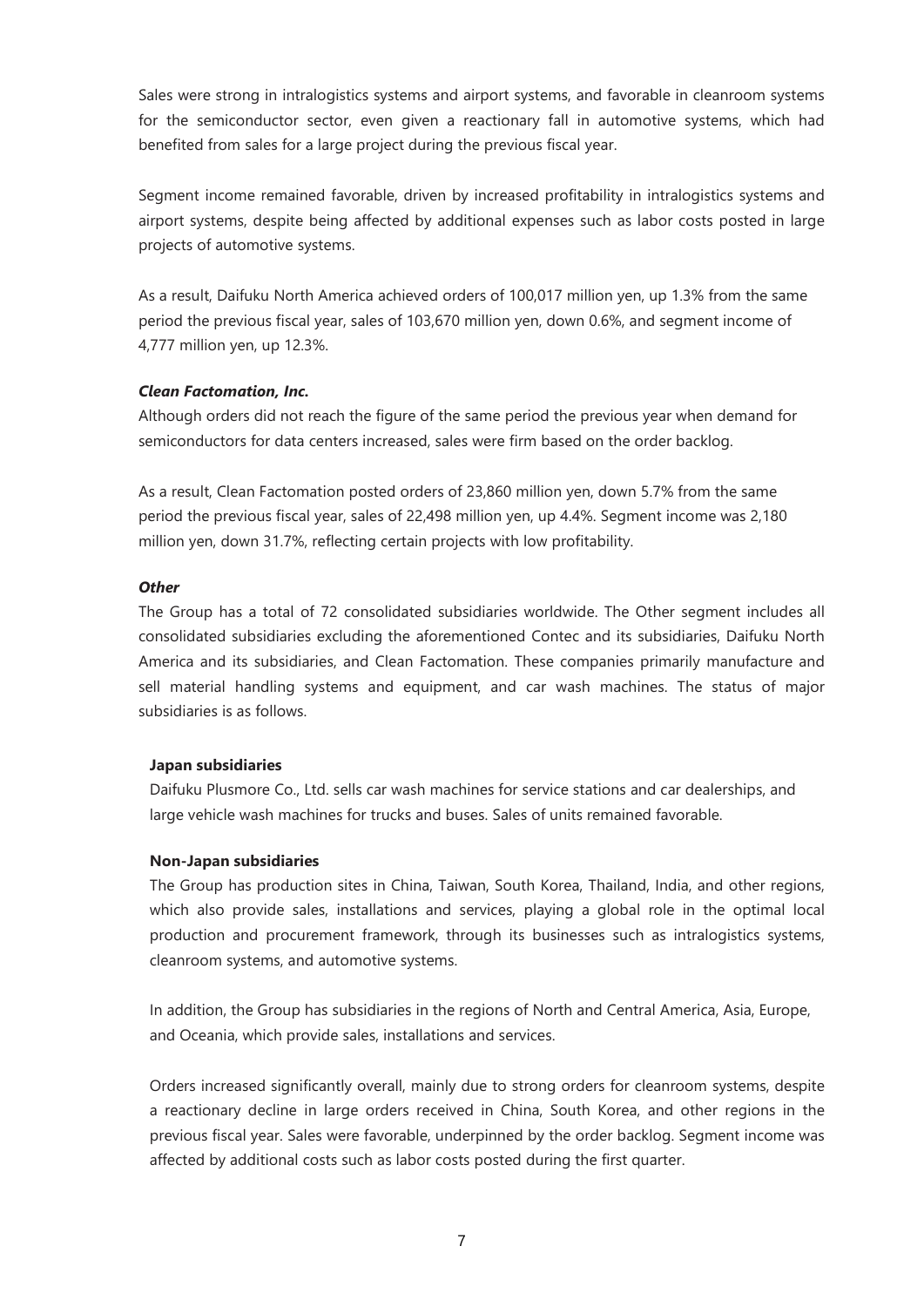As a result, the segment reported orders of 102,568 million yen, up 44.0% from the same period the previous fiscal year, sales of 73,594 million yen, up 13.8%, and segment income of 2,205 million yen, down 5.0%.

#### (2) Financial position

#### **Assets, liabilities and net assets**

Assets at the end of the third quarter of the fiscal year under review stood at 475,413 million yen, an increase of 29,956 million yen from the end of the previous fiscal year. The result principally reflected increases of 16,144 million yen in cash on hand and in banks and 5,972 million yen in raw materials and supplies.

Liabilities at the end of the third quarter of the fiscal year under review amounted to 193,523 million yen, an increase of 10,080 million yen from the end of the previous fiscal year. Primary factors included an increase of 10,086 million yen in contract liabilities (compared to advances received on uncompleted construction contracts and other at the end of the previous fiscal year).

Net assets at the end of the third quarter of the fiscal year under review were 281,889 million yen, an increase of 19,876 million yen from the end of the previous fiscal year. This was mainly attributable to increases of 13,209 million yen in retained earnings and 6,150 million yen in foreign currency translation adjustments.

### **Cash flows**

Cash and cash equivalents during the first three quarters of the fiscal year under review increased 16,202 million yen from the end of the previous fiscal year, to 110,281 million yen.

### *Cash flows from operating activities*

Cash provided by operating activities totaled 37,075 million yen (27,218 million yen in cash provided in the year-ago period). This was mainly attributable to 33,760 million yen in income before income taxes and non-controlling interests, an increase of 9,835 million yen in notes and accounts payable, and an increase of 6,870 million yen in inventories.

### *Cash flows from investing activities*

Cash used in investing activities was 6,516 million yen (5,868 million yen in cash used in the yearago period). Major factors included an outlay of 6,674 million yen for payments for purchase of property, plant and equipment.

### *Cash flows from financing activities*

Cash used in financing activities was 17,482 million yen (5,874 million yen in cash provided in the year-ago period), mainly attributable to payments of cash dividends of 10,723 million yen and the repayment of short-term borrowings of 5,860 million yen.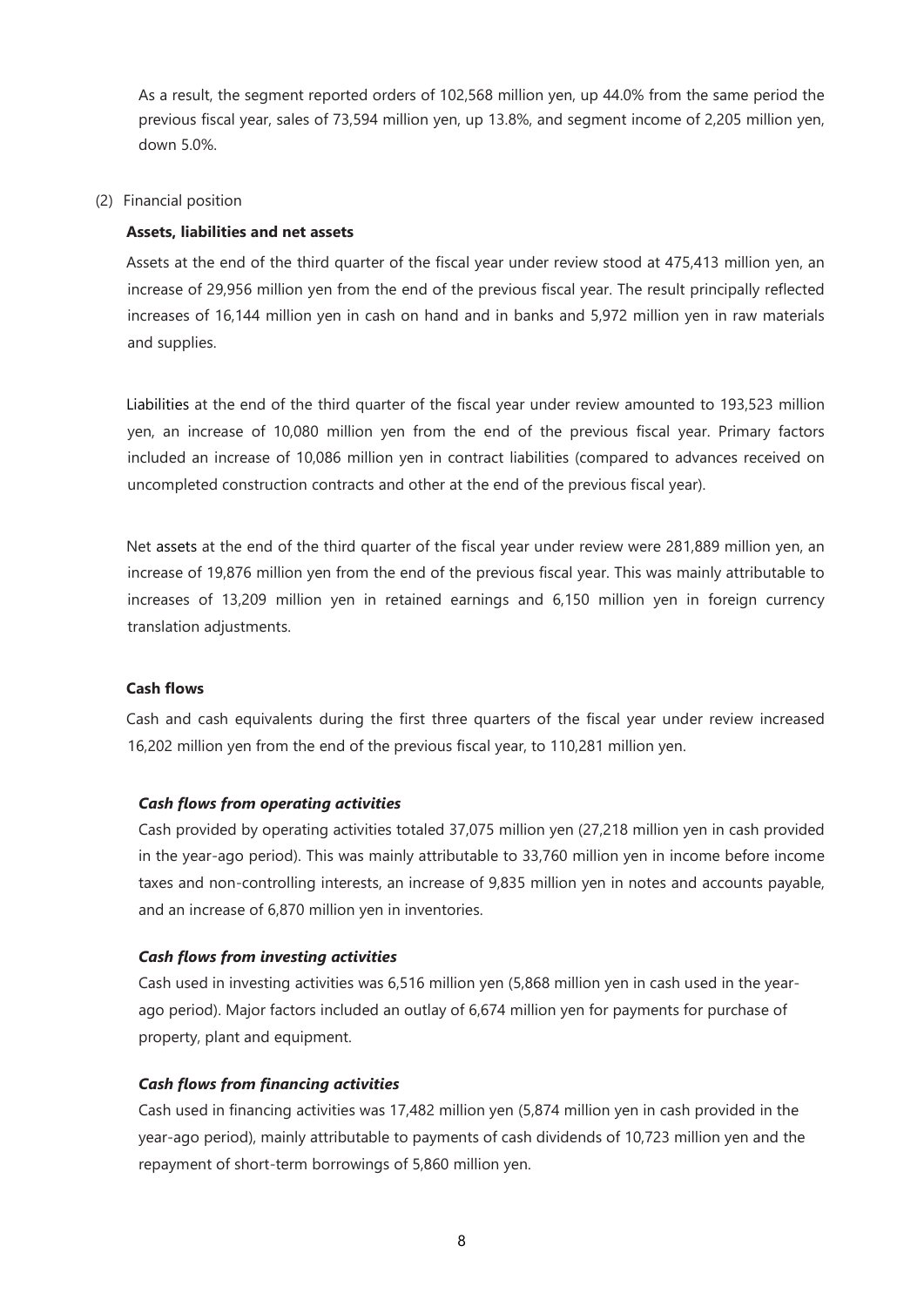(3) Outlook for the fiscal year ending March 31, 2022

Daifuku Co., Ltd. has revised its full-year earnings forecast for the fiscal year ending March 31, 2022. This is mainly due to the favorable business performance overall, excluding automotive systems that recorded additional costs during the first half of the fiscal year, as well as an expected increase in profits associated with increased sales and an improved operating margin.

The full-year orders forecast has also been revised upward to 575,000 million yen, from the 565,000 million yen announced on November 5, 2021, as cleanroom systems continue to be strong.

In addition, given the favorable results, Daifuku has revised its year-end dividend for the fiscal year ending March 31, 2022, to 55 yen per share, an increase of 5 yen. Accordingly, the annual dividend per share is projected to be 90 yen, a new record high. For details, please see the news release "Notice of Revision to Year-End Dividend Forecast (Increased Dividends)" separately announced on February 4, 2022.

**Revisions to the full-year earnings forecast for the fiscal year ending March 31, 2022**

|                                                               | Net sales   | Operating<br>income | Ordinary<br>income | Net income<br>attributable to<br>shareholders<br>of the parent<br>company | Net income<br>per share |
|---------------------------------------------------------------|-------------|---------------------|--------------------|---------------------------------------------------------------------------|-------------------------|
|                                                               | Million yen | Million yen         | Million yen        | Million yen                                                               | Yen                     |
| Previous forecast (A)                                         | 500,000     | 45,000              | 46,000             | 32,500                                                                    | 257.90                  |
| Current forecast (B)                                          | 505,000     | 48,500              | 50,000             | 35,500                                                                    | 281.71                  |
| Change $(B - A)$                                              | 5,000       | 3,500               | 4,000              | 3,000                                                                     |                         |
| Rate of change (%)                                            | 1.0         | 7.8                 | 8.7                | 9.2                                                                       |                         |
| Reference:<br>Results for fiscal year<br>ended March 31, 2021 | 473,902     | 44,566              | 45,846             | 32,390                                                                    | 257.13                  |

(April 1, 2021 - March 31, 2022)

The above forecast values are our projections based on information available at the time of this release and contain various uncertainties. Actual results may differ materially from forecast values due to factors such as changes in the business performance of the Company.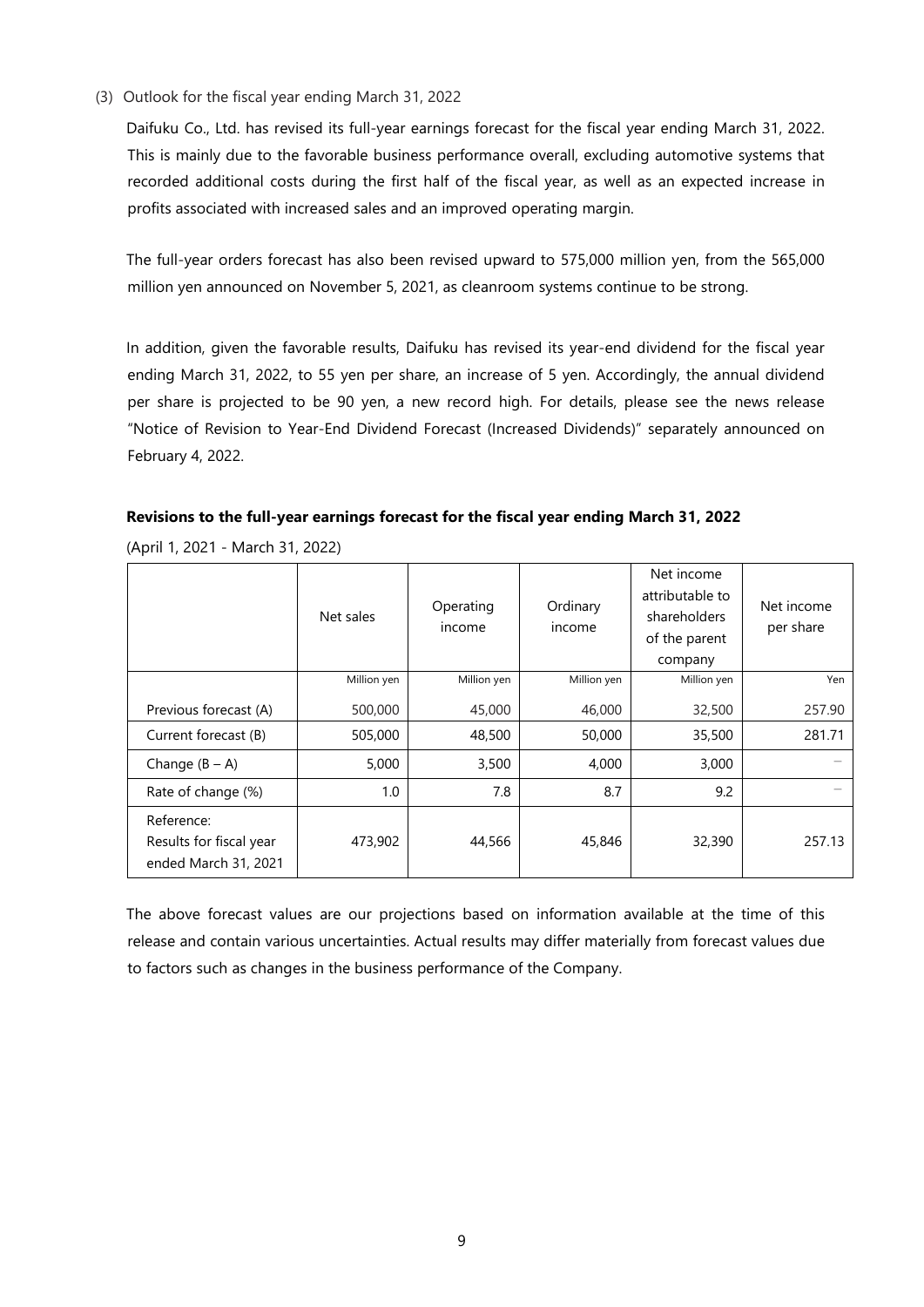# **2. Consolidated Financial Statements**

(1) Consolidated balance sheets

|                                                                         |                                  | (Million yen)                          |
|-------------------------------------------------------------------------|----------------------------------|----------------------------------------|
|                                                                         | FY2020<br>(ended March 31, 2021) | FY2021 Q3<br>(ended December 31, 2021) |
| <b>ASSETS</b>                                                           |                                  |                                        |
| <b>Current assets:</b>                                                  |                                  |                                        |
| Cash on hand and in banks                                               | 94,167                           | 110,312                                |
| Notes receivable, accounts receivable                                   |                                  |                                        |
| from completed construction contracts<br>and other                      | 211,906                          |                                        |
| Notes receivable, accounts receivable                                   |                                  |                                        |
| from completed construction contracts<br>and other, and contract assets |                                  | 211,524                                |
| Merchandise and finished goods                                          | 6,355                            | 6,655                                  |
| Costs incurred on uncompleted                                           | 13,670                           | 15,241                                 |
| construction contracts and other                                        |                                  |                                        |
| Raw materials and supplies                                              | 16,325                           | 22,298                                 |
| Other current assets                                                    | 8,749                            | 12,328                                 |
| Allowance for doubtful accounts                                         | (571)                            | (588)                                  |
| Total current assets                                                    | 350,604                          | 377,771                                |
| <b>Non-current assets:</b>                                              |                                  |                                        |
| Property, plant and equipment                                           | 49,547                           | 53,040                                 |
| Intangible assets                                                       |                                  |                                        |
| Goodwill                                                                | 4,212                            | 4,015                                  |
| Other                                                                   | 5,803                            | 5,950                                  |
| Total intangible assets                                                 | 10,015                           | 9,966                                  |
| <b>Investments and other assets</b>                                     |                                  |                                        |
| Other                                                                   | 35,454                           | 34,697                                 |
| Allowance for doubtful accounts                                         | (165)                            | (63)                                   |
| Total investments and other assets                                      | 35,289                           | 34,634                                 |
| Total non-current assets                                                | 94,852                           | 97,641                                 |
| Total assets                                                            | 445,456                          | 475,413                                |
| <b>LIABILITIES</b>                                                      |                                  |                                        |
| <b>Current liabilities:</b>                                             |                                  |                                        |
| Notes and accounts payable and                                          |                                  |                                        |
| construction contracts payable<br>Electronically recorded obligations - | 43,778                           | 51,425                                 |
| operating                                                               | 20,169                           | 25,505                                 |
| Short-term borrowings and current<br>portion of long-term borrowings    | 15,543                           | 19,885                                 |
| Income taxes payable                                                    | 9,907                            | 2,625                                  |
| Advances received on uncompleted<br>construction contracts and other    | 34,263                           |                                        |
| <b>Contract liabilities</b>                                             |                                  | 44,350                                 |
| Provision for losses on construction<br>contracts                       | 343                              | 1,088                                  |
| Other current liabilities                                               | 25,172                           | 24,450                                 |
| Total current liabilities                                               | 149,178                          | 169,331                                |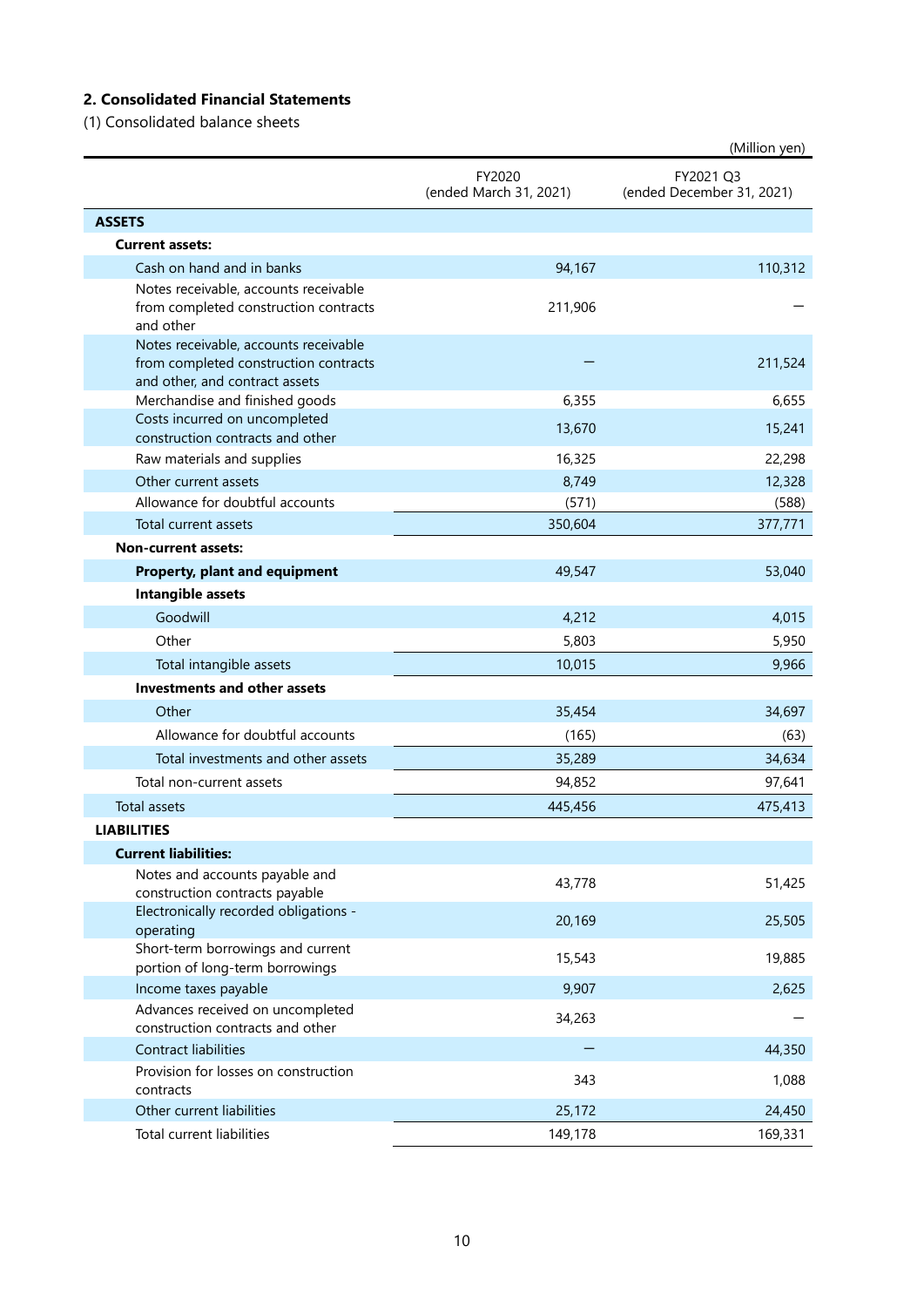|                                                   |                                  | (Million yen)                          |
|---------------------------------------------------|----------------------------------|----------------------------------------|
|                                                   | FY2020<br>(ended March 31, 2021) | FY2021 Q3<br>(ended December 31, 2021) |
| <b>Non-current liabilities:</b>                   |                                  |                                        |
| Long-term borrowings                              | 19,600                           | 10,412                                 |
| Liabilities for retirement benefits               | 7,674                            | 7,389                                  |
| Other reserves                                    | 351                              | 412                                    |
| Other non-current liabilities                     | 6,639                            | 5,977                                  |
| Total non-current liabilities                     | 34,265                           | 24,192                                 |
| <b>Total liabilities</b>                          | 183,443                          | 193,523                                |
| <b>NET ASSETS</b>                                 |                                  |                                        |
| Shareholders' equity:                             |                                  |                                        |
| Common stock                                      | 31,865                           | 31,865                                 |
| Capital surplus                                   | 21,980                           | 21,974                                 |
| Retained earnings                                 | 202,377                          | 215,586                                |
| Treasury stock                                    | (941)                            | (898)                                  |
| Total shareholders' equity                        | 255,282                          | 268,528                                |
| <b>Accumulated other comprehensive</b><br>income: |                                  |                                        |
| Net unrealized gain (loss) on securities          | 4,376                            | 4,297                                  |
| Deferred gain (loss) on hedges                    | (260)                            | (212)                                  |
| Foreign currency translation adjustments          | (1,425)                          | 4,725                                  |
| Accumulated adjustments on retirement<br>benefits | (912)                            | (900)                                  |
| Total accumulated other comprehensive<br>income   | 1,778                            | 7,910                                  |
| <b>Non-controlling interests</b>                  | 4,952                            | 5,451                                  |
| Total net assets                                  | 262,012                          | 281,889                                |
| Total liabilities and net assets                  | 445,456                          | 475,413                                |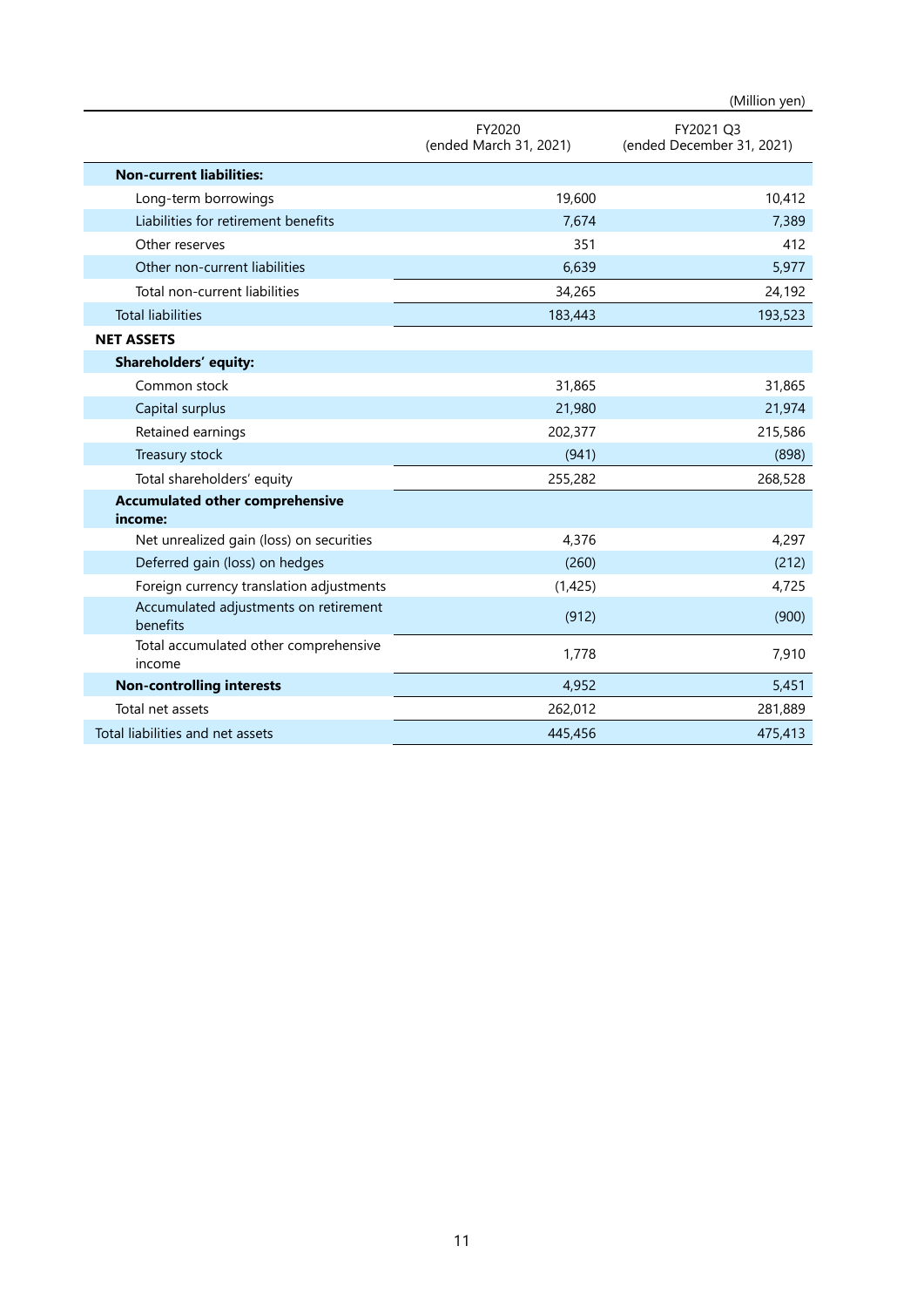(2) Consolidated statements of income and comprehensive income

|                                                               |                                                      | (Million yen)                                        |
|---------------------------------------------------------------|------------------------------------------------------|------------------------------------------------------|
|                                                               | FY2020 3Qs<br>(April 1, 2020 -<br>December 31, 2020) | FY2021 3Qs<br>(April 1, 2021 -<br>December 31, 2021) |
| <b>Net sales</b>                                              | 346,770                                              | 369,480                                              |
| <b>Cost of sales</b>                                          | 284,049                                              | 304,386                                              |
| Gross profit                                                  | 62,721                                               | 65,094                                               |
| Selling, general and administrative expenses:                 |                                                      |                                                      |
| Selling expenses                                              | 12,150                                               | 11,044                                               |
| General and administrative expenses                           | 20,502                                               | 21,056                                               |
| Total selling, general and administrative<br>expenses         | 32,653                                               | 32,100                                               |
| Operating income                                              | 30,067                                               | 32,993                                               |
| <b>Other income:</b>                                          |                                                      |                                                      |
| Interest income                                               | 276                                                  | 257                                                  |
| Dividend income                                               | 410                                                  | 383                                                  |
| Foreign exchange gains                                        | 213                                                  |                                                      |
| Rent income                                                   | 164                                                  | 170                                                  |
| Subsidy income                                                | 57                                                   | 337                                                  |
| Other                                                         | 410                                                  | 311                                                  |
| Total other income                                            | 1,532                                                | 1,460                                                |
| <b>Other expenses:</b>                                        |                                                      |                                                      |
| Interest expenses                                             | 500                                                  | 284                                                  |
| Foreign exchange losses                                       |                                                      | 195                                                  |
| Other                                                         | 162                                                  | 33                                                   |
| Total other expenses                                          | 662                                                  | 513                                                  |
| Ordinary income                                               | 30,937                                               | 33,940                                               |
| <b>Extraordinary income:</b>                                  |                                                      |                                                      |
| Insurance claim income                                        | -                                                    | 212                                                  |
| Other                                                         | 54                                                   | 76                                                   |
| Total extraordinary income                                    | 54                                                   | 289                                                  |
| <b>Extraordinary loss:</b>                                    |                                                      |                                                      |
| Loss on disposal or sales of property, plant<br>and equipment | 179                                                  | 223                                                  |
| Extra retirement payments                                     |                                                      | 223                                                  |
| Settlement package                                            | 235                                                  |                                                      |
| Other                                                         | $\theta$                                             | 22                                                   |
| Total extraordinary loss                                      | 415                                                  | 469                                                  |
| Income before income taxes                                    | 30,576                                               | 33,760                                               |
| Income taxes - current                                        | 9,557                                                | 8,963                                                |
| Income taxes - deferred                                       | (1, 325)                                             | 492                                                  |
| <b>Total income taxes</b>                                     | 8,231                                                | 9,456                                                |
| Net income                                                    | 22,344                                               | 24,303                                               |
| Net income attributable to:                                   |                                                      |                                                      |
| Shareholders of the parent company                            | 22,084                                               | 23,855                                               |
| Non-controlling interests                                     | 260                                                  | 448                                                  |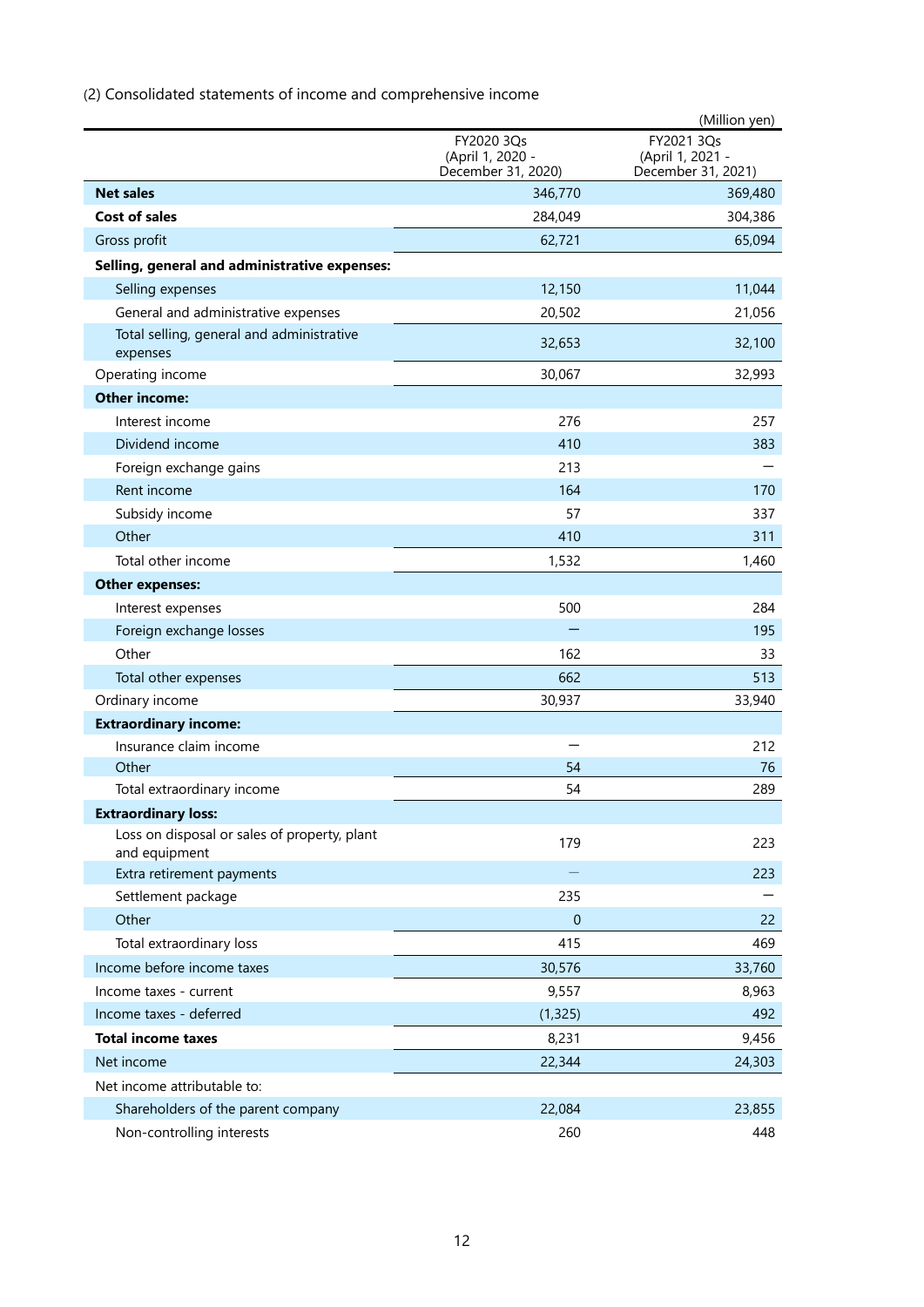|                                                                                                      |                                                      | (Million yen)                                        |
|------------------------------------------------------------------------------------------------------|------------------------------------------------------|------------------------------------------------------|
|                                                                                                      | FY2020 3Qs<br>(April 1, 2020 -<br>December 31, 2020) | FY2021 3Qs<br>(April 1, 2021 -<br>December 31, 2021) |
| Other comprehensive income                                                                           |                                                      |                                                      |
| Net unrealized gain (loss) on securities                                                             | 1,499                                                | (77)                                                 |
| Deferred gain (loss) on hedges                                                                       | (43)                                                 | 48                                                   |
| Foreign currency translation adjustments                                                             | (2,969)                                              | 6,273                                                |
| Retirement benefits reserves adjustments                                                             | 708                                                  |                                                      |
| Share of other comprehensive income (loss)<br>of affiliates accounted for using the equity<br>method | 10                                                   | 23                                                   |
| Total other comprehensive income (loss)                                                              | (793)                                                | 6,269                                                |
| <b>Comprehensive income:</b>                                                                         | 21,550                                               | 30,573                                               |
| Comprehensive income (loss) attributable to:                                                         |                                                      |                                                      |
| Shareholders of the parent company                                                                   | 21,313                                               | 29,987                                               |
| Non-controlling interests                                                                            | 237                                                  | 586                                                  |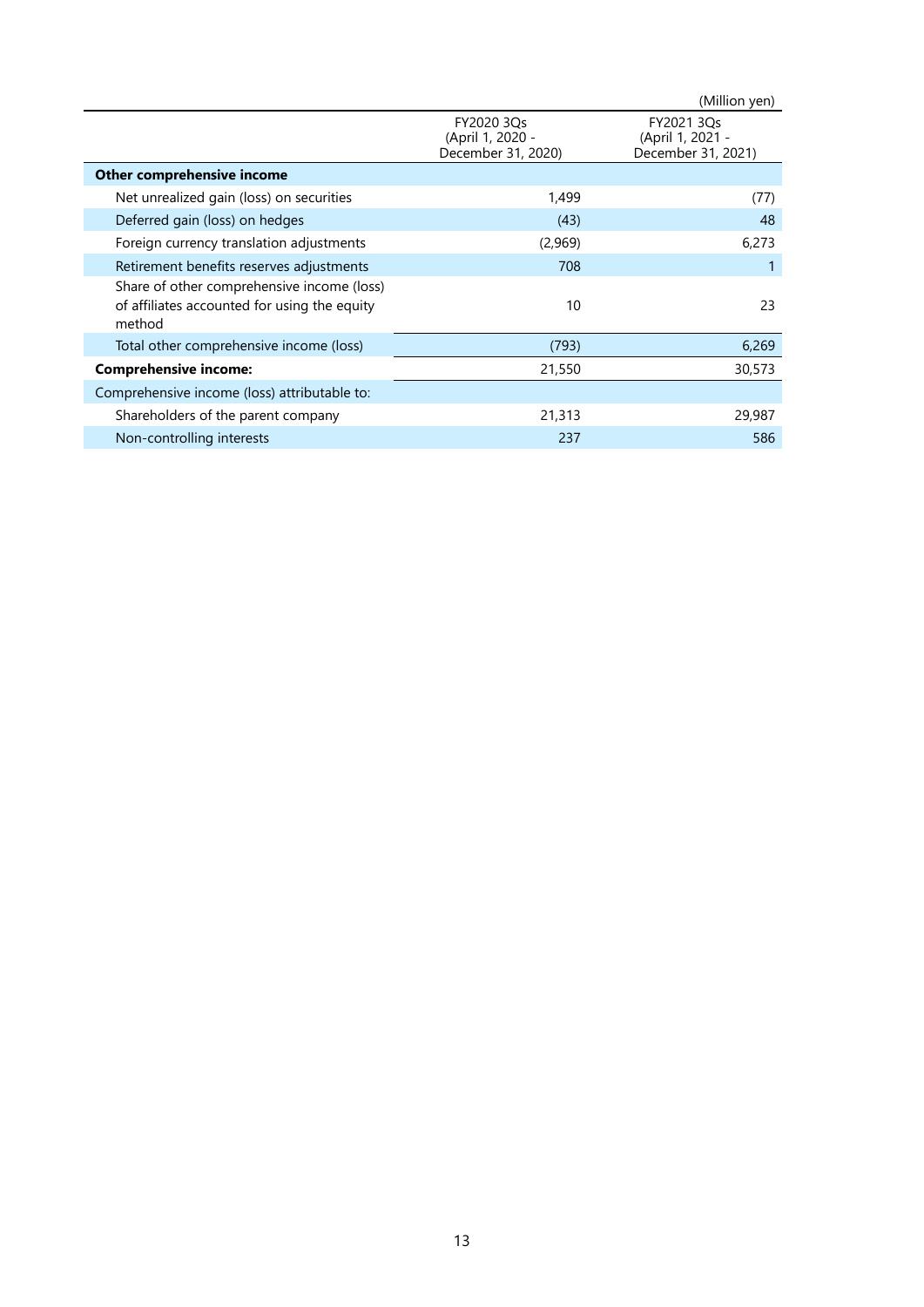# (3) Consolidated statements of cash flows

|                                                                              |                                                      | (Million yen)                                        |
|------------------------------------------------------------------------------|------------------------------------------------------|------------------------------------------------------|
|                                                                              | FY2020 3Qs<br>(April 1, 2020 -<br>December 31, 2020) | FY2021 3Qs<br>(April 1, 2021 -<br>December 31, 2021) |
| <b>Cash flows from operating activities:</b>                                 |                                                      |                                                      |
| Income before income taxes and non-<br>controlling interests                 | 30,576                                               | 33,760                                               |
| Depreciation                                                                 | 4,648                                                | 5,344                                                |
| Interest and dividend income                                                 | (686)                                                | (641)                                                |
| Interest expenses                                                            | 500                                                  | 284                                                  |
| Decrease (increase) in notes and accounts<br>receivable                      | 1,980                                                |                                                      |
| Decrease (increase) in notes and accounts<br>receivables and contract assets |                                                      | 7,275                                                |
| Decrease (increase) in inventories                                           | (6,687)                                              | (6,870)                                              |
| Increase (decrease) in notes and accounts<br>payables                        | (7,866)                                              | 9,835                                                |
| Increase (decrease) in advances received on<br>uncompleted contracts         | (946)                                                |                                                      |
| Increase (decrease) in contract liabilities                                  |                                                      | 5,120                                                |
| Other, net                                                                   | 8,010                                                | (1,703)                                              |
| Subtotal                                                                     | 29,528                                               | 52,406                                               |
| Interest and dividend received                                               | 687                                                  | 630                                                  |
| Interest paid                                                                | (510)                                                | (335)                                                |
| Income taxes refund (paid)                                                   | (2,688)                                              | (16, 355)                                            |
| Other, net                                                                   | 201                                                  | 729                                                  |
| Net cash provided by (used in) operating<br>activities                       | 27,218                                               | 37,075                                               |
| <b>Cash flows from investing activities:</b>                                 |                                                      |                                                      |
| Payments for purchase of property, plant and<br>equipment                    | (5,749)                                              | (6,674)                                              |
| Proceeds from sales of property, plant and<br>equipment                      | 13                                                   | 50                                                   |
| Proceeds from sales of investments in<br>securities                          | 87                                                   | 65                                                   |
| Payments for purchase of investments in<br>securities                        | (23)                                                 | (24)                                                 |
| Other, net                                                                   | (195)                                                | 66                                                   |
| Net cash provided by (used in) investing<br>activities                       | (5,868)                                              | (6, 516)                                             |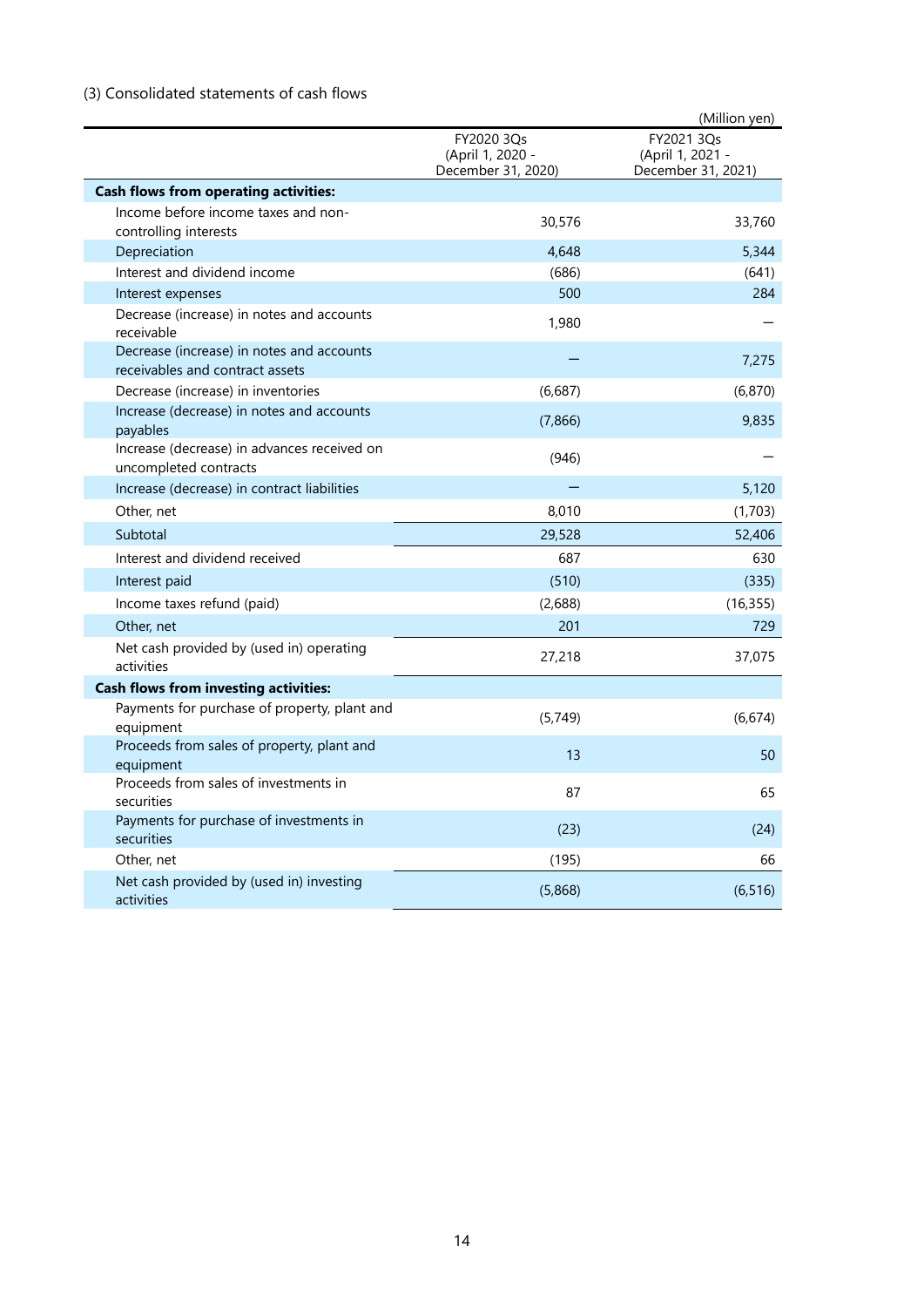|                                                                                                         |                                                      | (Million yen)                                        |
|---------------------------------------------------------------------------------------------------------|------------------------------------------------------|------------------------------------------------------|
|                                                                                                         | FY2020 3Qs<br>(April 1, 2020 -<br>December 31, 2020) | FY2021 3Qs<br>(April 1, 2021 -<br>December 31, 2021) |
| <b>Cash flows from financing activities:</b>                                                            |                                                      |                                                      |
| Increase (decrease) in short-term<br>borrowings, net                                                    | 16,129                                               | (5,860)                                              |
| Repayment of long-term borrowings                                                                       | (377)                                                |                                                      |
| Payments for purchase of treasury stock                                                                 | (15)                                                 | (11)                                                 |
| Payments of cash dividends                                                                              | (9,462)                                              | (10, 723)                                            |
| Other, net                                                                                              | (400)                                                | (885)                                                |
| Net cash provided by (used in) financing<br>activities                                                  | 5,874                                                | (17, 482)                                            |
| Effect of exchange rate change on cash and<br>cash equivalents                                          | (2,002)                                              | 2,713                                                |
| Net increase (decrease) in cash and cash<br>equivalents                                                 | 25,221                                               | 15,789                                               |
| Cash and cash equivalents at beginning of<br>period                                                     | 70,883                                               | 94,079                                               |
| Increase (decrease) in cash and cash<br>equivalents resulting from changes in scope<br>of consolidation | 772                                                  | 412                                                  |
| Cash and cash equivalents at end of period                                                              | 96,878                                               | 110,281                                              |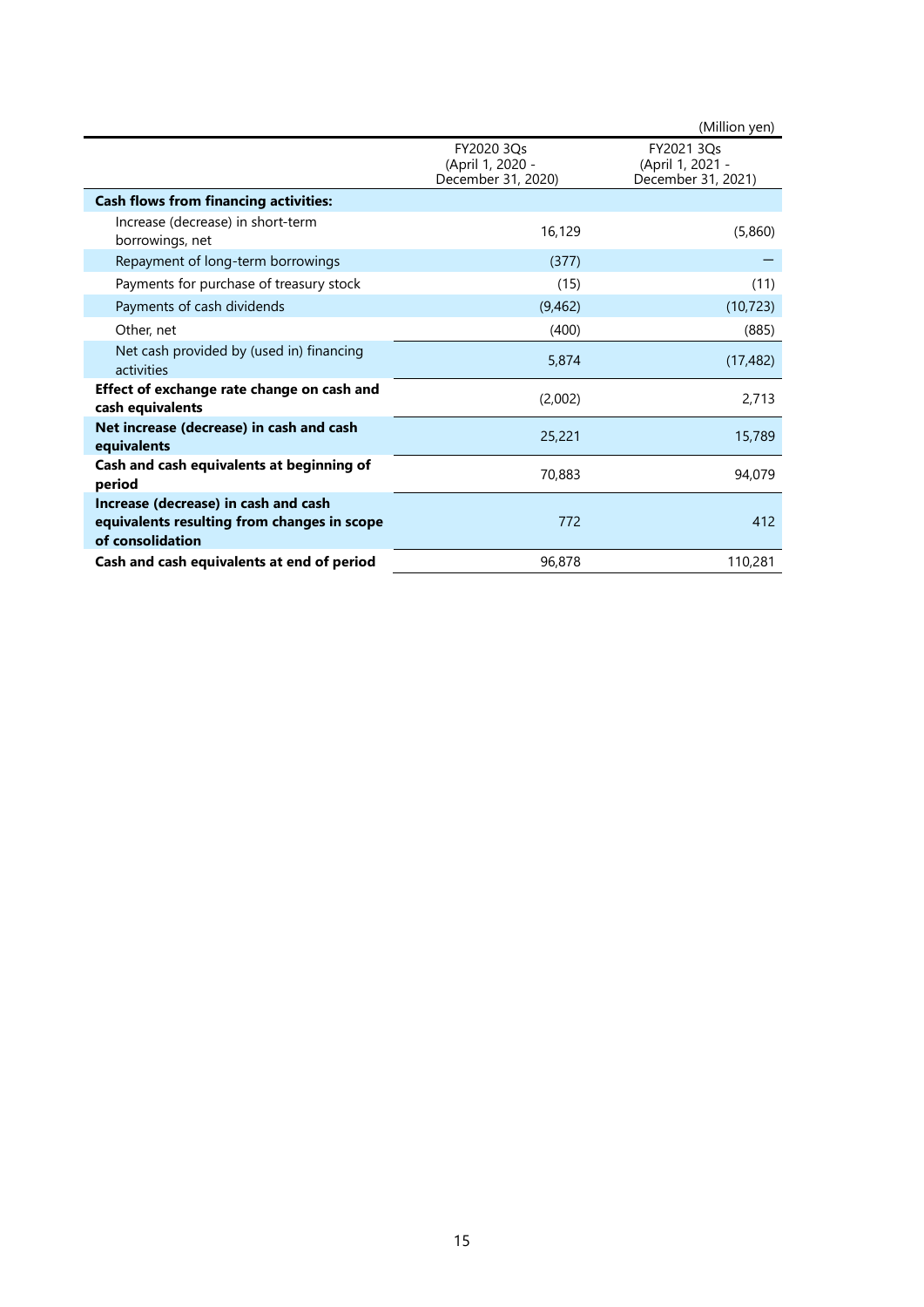(4) Notes on consolidated financial statements

#### **Notes on going concern assumption**

Not applicable

#### **Notes for a material change in the amount of shareholders' equity**

Not applicable

#### **Changes in accounting policies**

(Application of accounting standard for revenue recognition, etc.)

The Company began to apply the Accounting Standard for Revenue Recognition (ASBJ Statement No. 29, March 31, 2020, hereinafter the "Revenue Recognition Accounting Standard") and the implementation guidance on the Revenue Recognition Accounting Standard from the beginning of the first quarter. Accordingly, the Company recognizes revenue to depict the transfer of goods or services promised in the contract to customers in an amount that reflects the consideration that it expects to be entitled to in exchange for those goods or services. As a result, the Company has changed its method of recognizing revenue from construction contracts, under which the certainty of outcomes from portions in progress is acknowledged, to one that recognizes revenue over a certain period of time as the performance obligation is satisfied over time. The method selected for measuring progress toward satisfaction of a performance obligation is input methods based on cost incurred. The Company uses the cost recovery method to recognize revenue from construction contracts that do not allow for a reasonable estimate of the progress toward satisfying performance obligations.

For the application of the Revenue Recognition Accounting Standard and the like, the Company complies with the transitional handling prescribed in the provision in Section 84 of the same Standard. However, the cumulative effect of applying the new accounting standard retroactively to the periods prior to the beginning of the first quarter has been recognized as an adjustment of the opening balance of retained earnings as of the beginning of the first quarter, and the application of the new accounting policy started from the balance at the beginning of the quarter concerned. The Company applied the method specified in paragraph 86 of the Revenue Recognition Accounting Standard and not applied the new accounting policy retroactively to such contracts, in which almost all revenue is recognized pursuant to the conventional treatment in the periods prior to the beginning of the first quarter. The Company has additionally adopted the method specified in item (1) of the supplementary provisions of paragraph 86 of the Revenue Recognition Accounting Standard, treated changes in contracts made prior to the beginning of the first quarter in accounting based on the contract conditions after applying all such changes, and recognized the cumulative effect of such changes as an adjustment of the opening balance of retained earnings at the beginning of the first quarter.

As a result, the effect on income statement line items for the first three quarters of the fiscal year under review and the effect on the balance of retained earnings at the beginning of the period under review are insignificant.

Due to the application of the Revenue Recognition Accounting Standard and other changes, "notes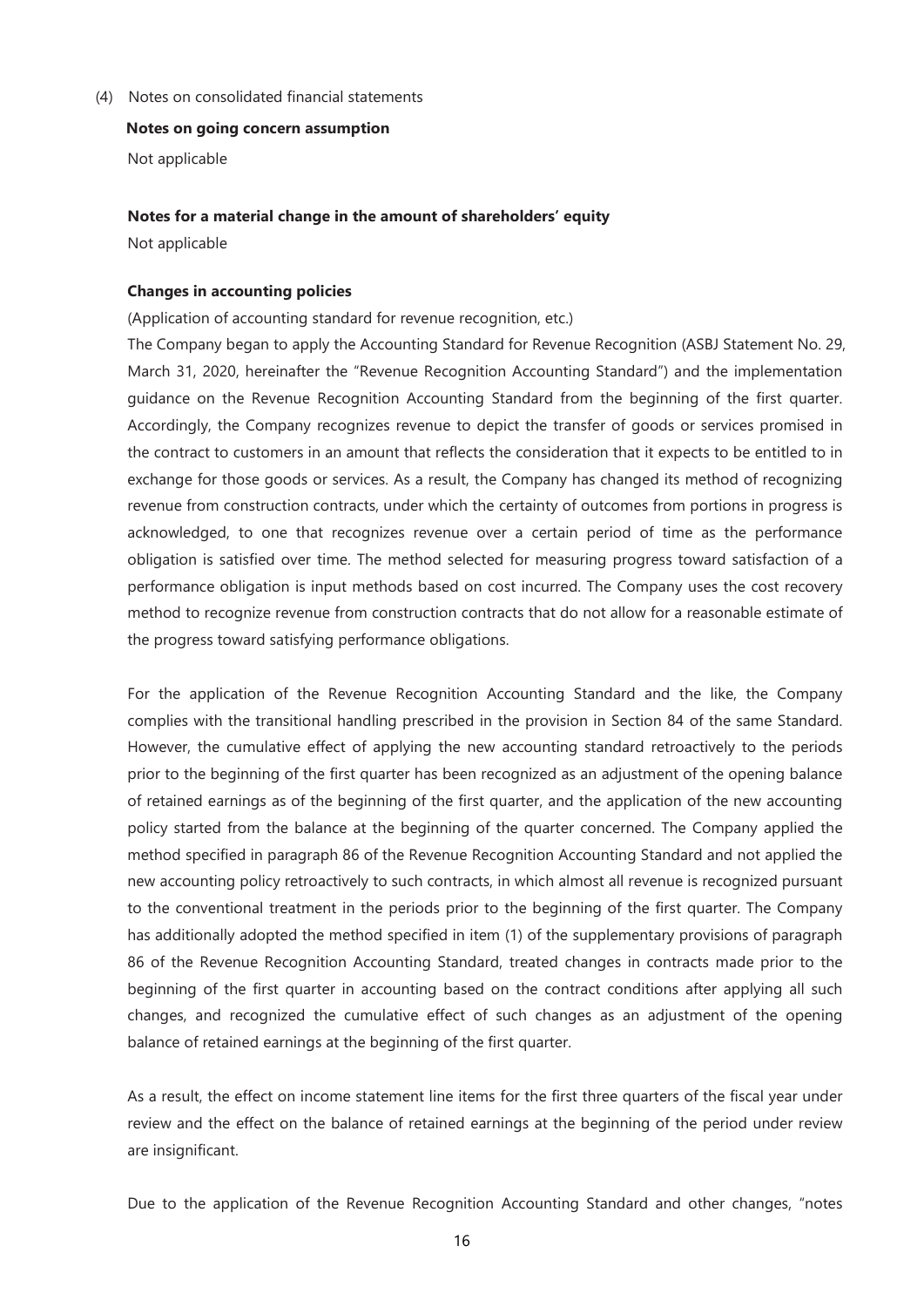receivable, accounts receivable from completed construction contracts and other," which was an item under "current assets" in the consolidated balance sheet of the previous fiscal year, has been transferred to "notes receivable, accounts receivable from completed construction contracts and other, and contract assets" beginning in the first quarter. "Advances received on uncompleted construction contracts and other," which was an item of "current liabilities," is presented as part of "contract liabilities" beginning in the first quarter. "Decrease (increase) in notes and accounts receivable" presented as part of "cash flows from operating activities" in the quarterly consolidated statements of cash flows for the first three quarters of the previous fiscal year is presented under "decrease (increase) in notes and accounts receivable and contract assets" beginning in the first quarter. "Increase (decrease) in advances received on uncompleted construction contracts and other" is presented as an item of "increase (decrease) in contract liabilities" from the first quarter. Pursuant to the transitional treatment specified in paragraph 89-2 of the Revenue Recognition Accounting Standard, the reports for the previous fiscal year have not been reorganized using the new presentation method. Furthermore, in accordance with the transitional treatment stipulated in Paragraph 28-15 of the Accounting Standard for Quarterly Financial Reporting (ASBJ Statement No. 12, March 31, 2020), information on disaggregation of revenue from contracts for the first three quarters of the previous fiscal year is not disclosed.

## (Application of accounting standard for fair value measurement, etc.)

The Company started applying the Accounting Standard for Fair Value Measurement (ASBJ Statement No. 30, July 4, 2019, hereinafter the "Fair Value Measurement Accounting Standard") and the implementation guidance on the Fair Value Measurement Accounting Standard from the first quarter. Accordingly, the Company will apply new accounting policies prescribed in the Fair Value Measurement Accounting Standard and the like in the future in accordance with the transitional handling stipulated in Section 19 of the same Standard and Section 44-2 of the Accounting Standard for Financial Instruments (ASBJ Statement No. 10, July 4, 2019).

The change has no effect on quarterly consolidated financial statements.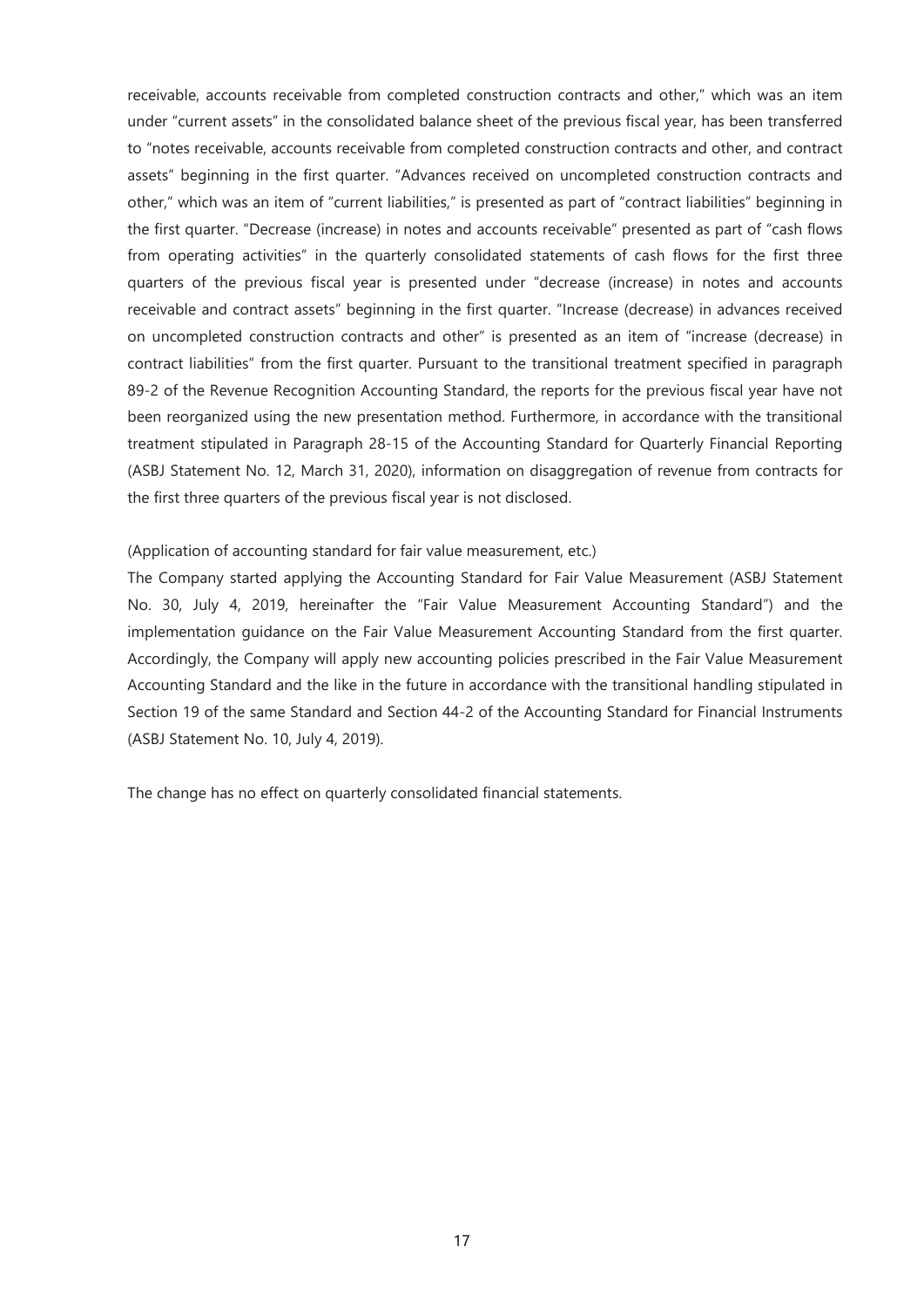## **Segment information**

I. The first three quarters of the previous fiscal year ended March 31, 2021 (from April 1, 2020 to December 31, 2020) 1. Information relating to the amounts of net sales and income (loss) by reportable segment

|                                    |         |                    |                             |                             |         |        | (Million yen) |
|------------------------------------|---------|--------------------|-----------------------------|-----------------------------|---------|--------|---------------|
|                                    |         | Reportable segment |                             |                             |         |        |               |
|                                    | Daifuku | Contec             | Daifuku<br>North<br>America | Clean<br><b>Factomation</b> | Total   | Other* | Total         |
| Net sales                          |         |                    |                             |                             |         |        |               |
| Sales to external customers        | 143,011 | 12,259             | 104,339                     | 21,554                      | 281.164 | 64.650 | 345,815       |
| Intersegment sales or<br>transfers | 27,635  | 8,353              | 225                         | 2,233                       | 38,447  | 8.030  | 46,478        |
| Total                              | 170,647 | 20,613             | 104,564                     | 23,787                      | 319,612 | 72,681 | 392,294       |
| Segment income (loss)              | 12,819  | 792                | 4,253                       | 3,194                       | 21,059  | 2,321  | 23,381        |

\* "Other" represents an operating segment comprising subsidiaries that are not included in reportable segments.

2. Differences between total amounts of net sales and income (loss) of reportable segments and those in quarterly consolidated statements of income and comprehensive income and details thereof (matters relating to difference reconciliation)

|                                                                                                                    | (Million yen) |
|--------------------------------------------------------------------------------------------------------------------|---------------|
| Net sales                                                                                                          |               |
| Reportable segment total                                                                                           | 319,612       |
| Net sales classified in "Other"                                                                                    | 72,681        |
| Elimination of intersegment transactions                                                                           | (46, 478)     |
| Other adjustments for consolidation                                                                                | 955           |
| Net sales in quarterly consolidated financial<br>statements                                                        | 346,770       |
|                                                                                                                    | (Million yen) |
| Income                                                                                                             |               |
| Reportable segment total                                                                                           | 21,059        |
| Segment income classified in "Other"                                                                               | 2,321         |
| Elimination of cash dividends from affiliates                                                                      | (1,946)       |
| Other adjustments for consolidation                                                                                | 649           |
| Net income attributable to shareholders of the<br>parent company in quarterly consolidated<br>financial statements | 22,084        |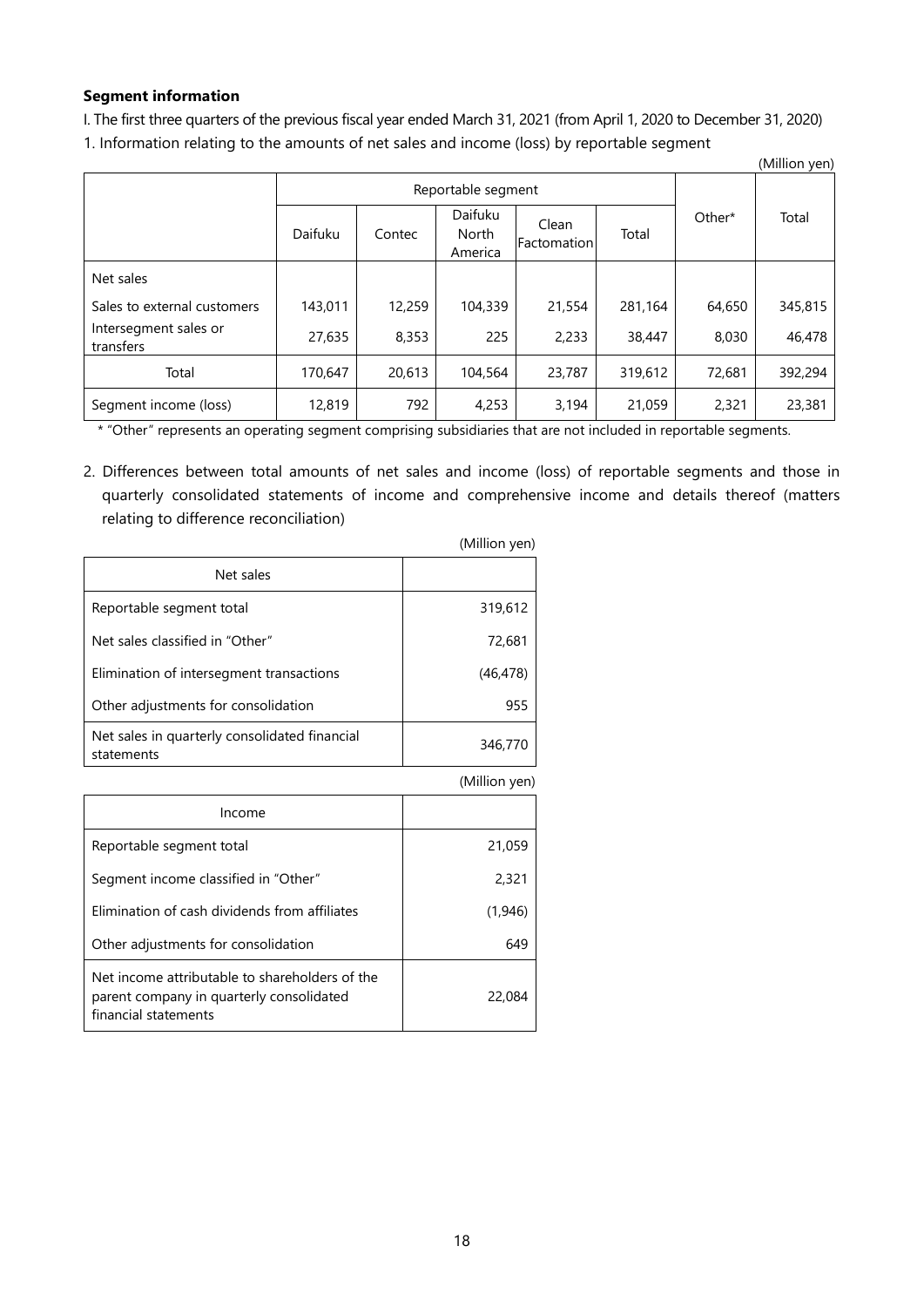II. The first three quarters of the fiscal year ending March 31, 2022 (from April 1, 2021 to December 31, 2021) 1. Information relating to the amounts of net sales and income (loss) by reportable segment  $(Million you)$ 

|                                    |         |                    |                             |                      |         |        | (ivillilon yen) |
|------------------------------------|---------|--------------------|-----------------------------|----------------------|---------|--------|-----------------|
|                                    |         | Reportable segment |                             |                      |         |        |                 |
|                                    | Daifuku | Contec             | Daifuku<br>North<br>America | Clean<br>Factomation | Total   | Other* | Total           |
| Net sales                          |         |                    |                             |                      |         |        |                 |
| Sales to external customers        | 159,292 | 11,334             | 103,670                     | 22,498               | 296.796 | 73,594 | 370,391         |
| Intersegment sales or<br>transfers | 27,692  | 8,006              | 371                         | 1,492                | 37,562  | 5,671  | 43,233          |
| Total                              | 186,984 | 19,341             | 104,041                     | 23,990               | 334,358 | 79,266 | 413,624         |
| Segment income (loss)              | 14,636  | 1,090              | 4,777                       | 2,180                | 22,683  | 2,205  | 24,888          |

\* "Other" represents an operating segment comprising subsidiaries that are not included in reportable segments.

2. Differences between total amounts of net sales and income (loss) of reportable segments and those in quarterly consolidated statements of income and comprehensive income and details thereof (matters relating to difference reconciliation)

 $(Million you$ 

|                                                                                                                    | (TVIIIIIUIT YEIT) |
|--------------------------------------------------------------------------------------------------------------------|-------------------|
| Net sales                                                                                                          |                   |
| Reportable segment total                                                                                           | 334,358           |
| Net sales classified in "Other"                                                                                    | 79,266            |
| Elimination of intersegment transactions                                                                           | (43, 233)         |
| Other adjustments for consolidation                                                                                | (910)             |
| Net sales in quarterly consolidated financial<br>statements                                                        | 369,480           |
|                                                                                                                    | (Million yen)     |
| Income                                                                                                             |                   |
| Reportable segment total                                                                                           | 22,683            |
| Segment income classified in "Other"                                                                               | 2,205             |
| Elimination of cash dividends from affiliates                                                                      | (493)             |
| Other adjustments for consolidation                                                                                | (539)             |
| Net income attributable to shareholders of the<br>parent company in quarterly consolidated<br>financial statements | 23,855            |

# 3. Changes to reportable segments

As noted the changes in accounting policies, the Company began to apply the Revenue Recognition Accounting Standard from the beginning of the first quarter and changed its accounting process for revenue recognition. As a result, the method of calculating income and loss in the operating segments has been changed in the same manner.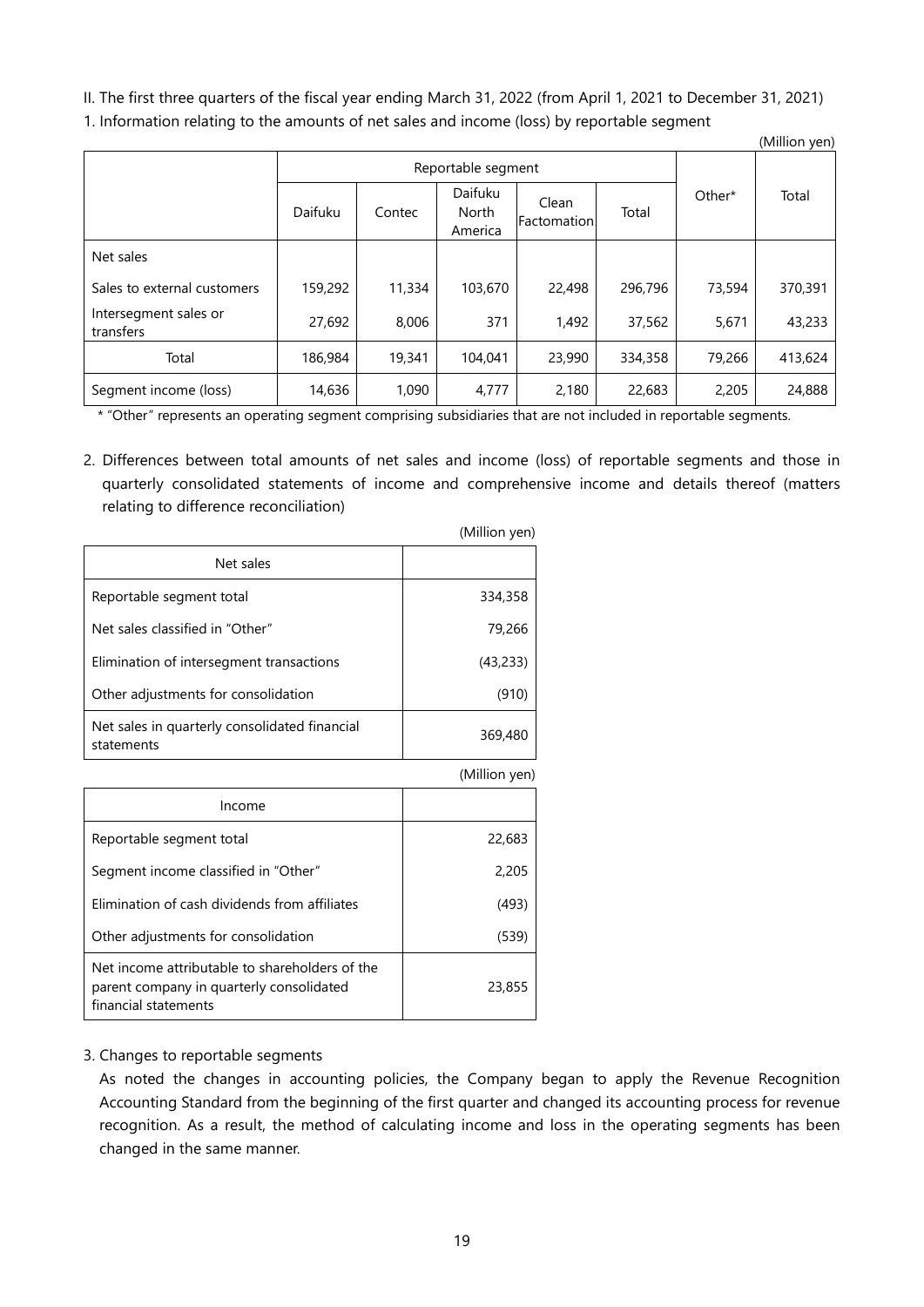# **Revenue recognition**

Information of disaggregated revenue from contracts with customers The first three quarters of the fiscal year ending March 31, 2022 (from April 1, 2021 to December 31, 2021)

# 1. Disaggregation information by industry

|                                                             |         |                    |                                    |                      |         |        | (Million yen) |
|-------------------------------------------------------------|---------|--------------------|------------------------------------|----------------------|---------|--------|---------------|
|                                                             |         | Reportable segment |                                    |                      |         |        |               |
|                                                             | Daifuku | Contec             | Daifuku<br><b>North</b><br>America | Clean<br>Factomation | Total   | Other* | Total         |
| Automobile, auto parts                                      | 12,827  | 95                 | 12,716                             |                      | 25,639  | 17,143 | 42,783        |
| Electronics                                                 | 47,022  | 879                | 14,470                             | 22,498               | 84,871  | 22,885 | 107,756       |
| Commerce, retail                                            | 48,383  | 5,726              | 42,564                             |                      | 96,674  | 15,708 | 112,382       |
| Transportation, warehousing                                 | 16,174  | 66                 | 5,767                              |                      | 22,008  | 921    | 22,930        |
| Machinery                                                   | 5,922   | 660                | 167                                |                      | 6,749   | 945    | 7,695         |
| Chemicals, pharmaceuticals                                  | 7,077   | 2,921              | 29                                 |                      | 10,028  | 1,764  | 11,793        |
| Food                                                        | 11,794  | $\Omega$           | 1,322                              |                      | 13,117  | 1,213  | 14,331        |
| Iron, steel, nonferrous metals                              | 2,172   | 11                 | 7                                  |                      | 2,191   | 89     | 2,281         |
| Precision equipment, printing,<br>office equipment          | 2,152   | 819                | 4                                  |                      | 2,976   | 1,510  | 4,487         |
| Airport                                                     | 944     | 25                 | 22,368                             |                      | 23,337  | 10,390 | 33,728        |
| Other                                                       | 4,820   | 128                | 4,251                              |                      | 9,200   | 1,020  | 10,221        |
| Sales to external customers                                 | 159,292 | 11,334             | 103,670                            | 22,498               | 296,796 | 73,594 | 370,391       |
| Other adjustments for consolidation                         |         |                    |                                    |                      |         |        | (910)         |
| Net sales in quarterly<br>consolidated financial statements |         |                    |                                    |                      |         |        | 369,480       |

\* "Other" represents an operating segment comprising subsidiaries that are not included in reportable segments.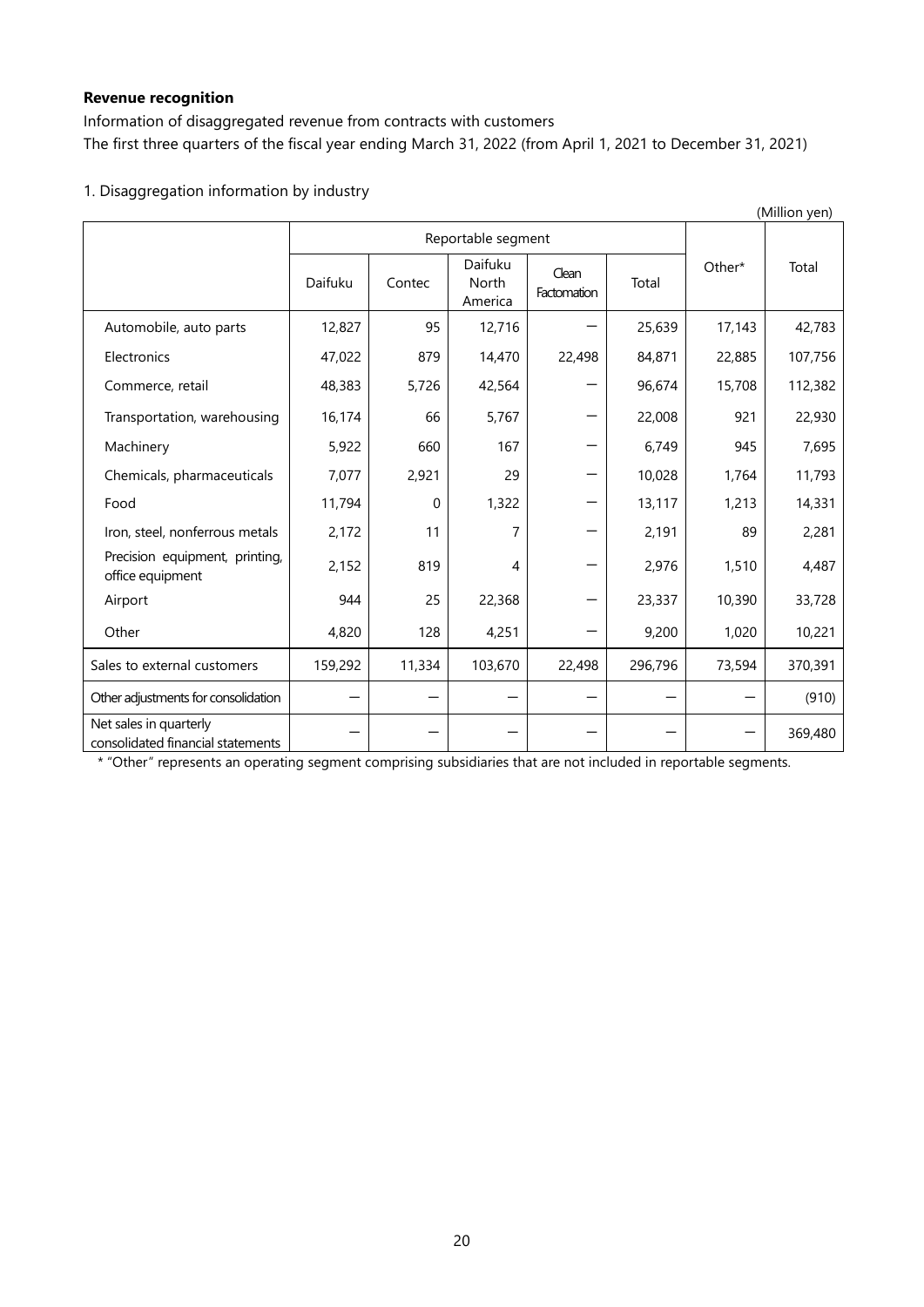# 2. Disaggregation information by destination

|                                                             |               |                |         |                    |                             |                      |         |        | (Million yen) |
|-------------------------------------------------------------|---------------|----------------|---------|--------------------|-----------------------------|----------------------|---------|--------|---------------|
|                                                             |               |                |         | Reportable segment |                             |                      |         |        |               |
|                                                             |               |                | Daifuku | Contec             | Daifuku<br>North<br>America | Clean<br>Factomation | Total   | Other* | Total         |
| Japan                                                       |               |                | 113,885 | 7,086              | 13                          |                      | 120,985 | 9,384  | 130,369       |
| Non-Japan                                                   |               |                | 45,406  | 4,248              | 103,657                     | 22,498               | 175,810 | 64,210 | 240,021       |
|                                                             | North America |                | 687     | 3,219              | 93,855                      | 9                    | 97,771  | 2,571  | 100,343       |
|                                                             | Asia          |                | 42,652  | 853                | 560                         | 22,489               | 66,555  | 49,402 | 115,957       |
|                                                             |               | China          | 12,695  | 484                | 72                          | 1,218                | 14,470  | 24,142 | 38,613        |
|                                                             |               | South<br>Korea | 7,404   | 115                |                             | 21,270               | 28,791  | 6,886  | 35,678        |
|                                                             |               | Taiwan         | 22,122  | 145                |                             |                      | 22,267  | 11,977 | 34,245        |
|                                                             |               | Other          | 429     | 107                | 488                         |                      | 1,025   | 6,394  | 7,420         |
|                                                             | Europe        |                | 1,959   | 172                | 6,290                       |                      | 8,422   | 3,682  | 12,105        |
|                                                             | Latin America |                | 6       | $\overline{c}$     | 2,426                       |                      | 2,436   | 1,854  | 4,290         |
|                                                             | Other         |                | 100     | 0                  | 524                         |                      | 625     | 6,699  | 7,325         |
| Sales to external customers                                 |               |                | 159,292 | 11,334             | 103,670                     | 22,498               | 296,796 | 73,594 | 370,391       |
| Other adjustments for consolidation                         |               |                |         |                    |                             |                      |         |        | (910)         |
| Net sales in quarterly<br>consolidated financial statements |               |                |         |                    |                             |                      |         |        | 369,480       |

\* "Other" represents an operating segment comprising subsidiaries that are not included in reportable segments.

# 3. Disaggregation information by timing of revenue recognition

|                                                             |         |        |                                    |                      |         |        | (Million yen) |
|-------------------------------------------------------------|---------|--------|------------------------------------|----------------------|---------|--------|---------------|
| Reportable segment                                          |         |        |                                    |                      |         |        |               |
|                                                             | Daifuku | Contec | Daifuku<br><b>North</b><br>America | Clean<br>Factomation | Total   | Other* | Total         |
| Performance obligations satisfied<br>at a point in time     | 32,027  | 9,166  | 10,326                             | 610                  | 52,131  | 17,300 | 69,432        |
| Performance obligations satisfied<br>over time              | 127,264 | 2,167  | 93,344                             | 21,888               | 244,665 | 56,293 | 300,959       |
| Sales to external customers                                 | 159,292 | 11,334 | 103,670                            | 22,498               | 296,796 | 73,594 | 370,391       |
| Other adjustments for consolidation                         |         |        |                                    |                      |         |        | (910)         |
| Net sales in quarterly<br>consolidated financial statements |         |        |                                    |                      |         |        | 369,480       |

\* "Other" represents an operating segment comprising subsidiaries that are not included in reportable segments.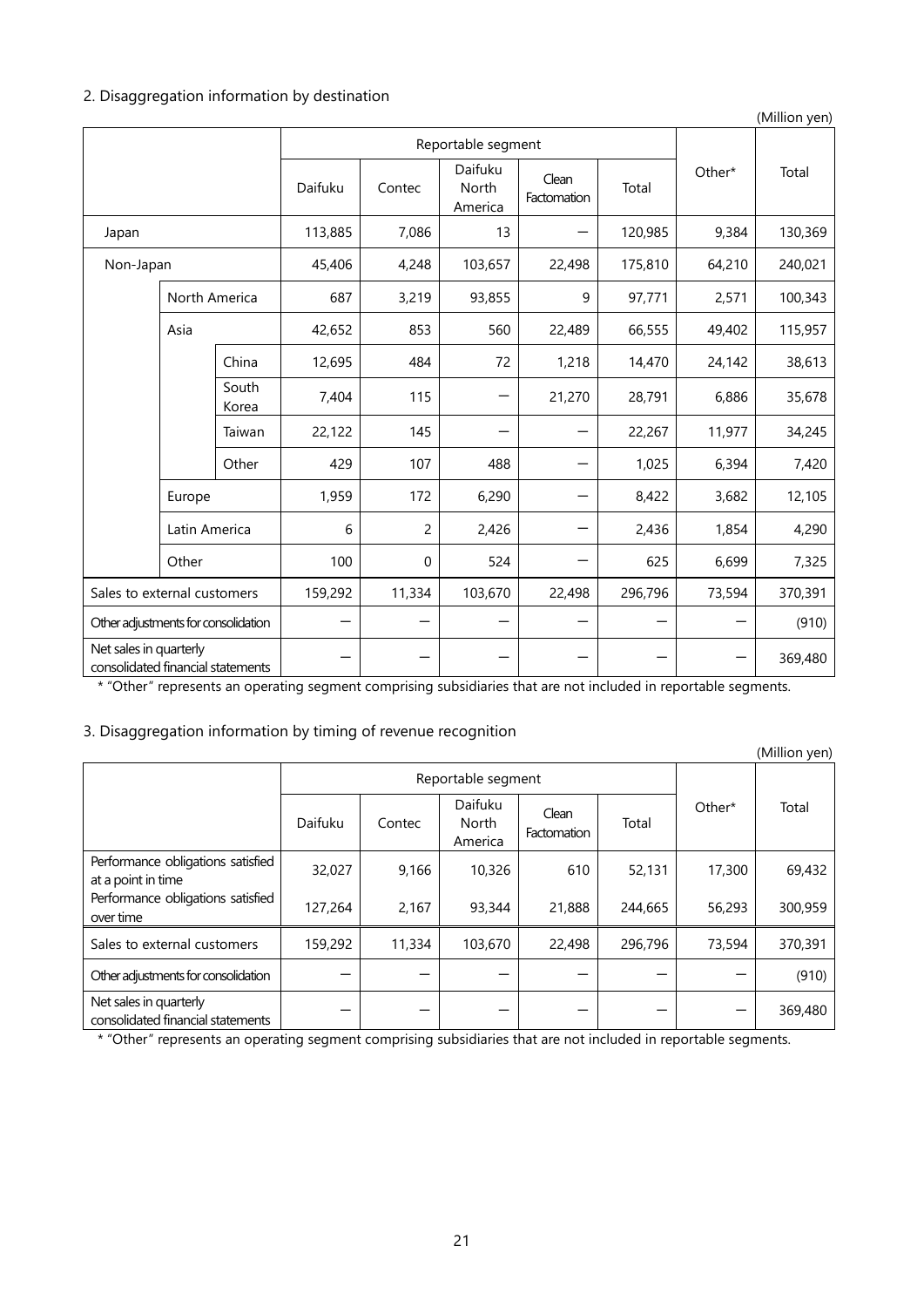## **3. Other**

## **Changes in officers**

Effective April 1, 2022

(1) Changes in representatives and directors

## **Toshiaki Hayashi**

- New: Director and Managing Officer Automotive and Airport Global Business Head Chief Officer of Shiga Works
- Current: Director and Managing Officer Automotive and Airport Global Business Head Automotive Division Manager
- (2) Changes in corporate officers

## **Yoshiyuki Horiba**

- New: Managing Officer Auto Wash Global Business Head Auto Wash Division Manager President of Daifuku Plusmore Co., Ltd.
- Current: Managing Officer Deputy Cleanroom Division Manager General Manager of Field Engineering and Service Operations, Cleanroom Division Chief Officer of Komaki Works

# **Takuya Gondoh**

[Promoted to managing officer]

- New: Managing Officer Advanced Technology & New Business Development Officer\* General Manager of Engineering Operations, Intralogistics Division
- Current: Corporate Officer General Manager of Engineering Operations, Intralogistics Division

### **Akihiko Nishimura**

New: Corporate Officer Deputy Automotive and Airport Global Business Head Automotive Division Manager Current: Corporate Officer Auto Wash Global Business Head Auto Wash Division Manager President of Daifuku Plusmore Co., Ltd.

# **Atsushi Sonoda**

[Promoted to corporate officer]

- New: Corporate Officer
	- General Manager of Sales Operations, Cleanroom Division Chief Officer of Komaki Works
- Current: General Manager of Sales Operations, Cleanroom Division